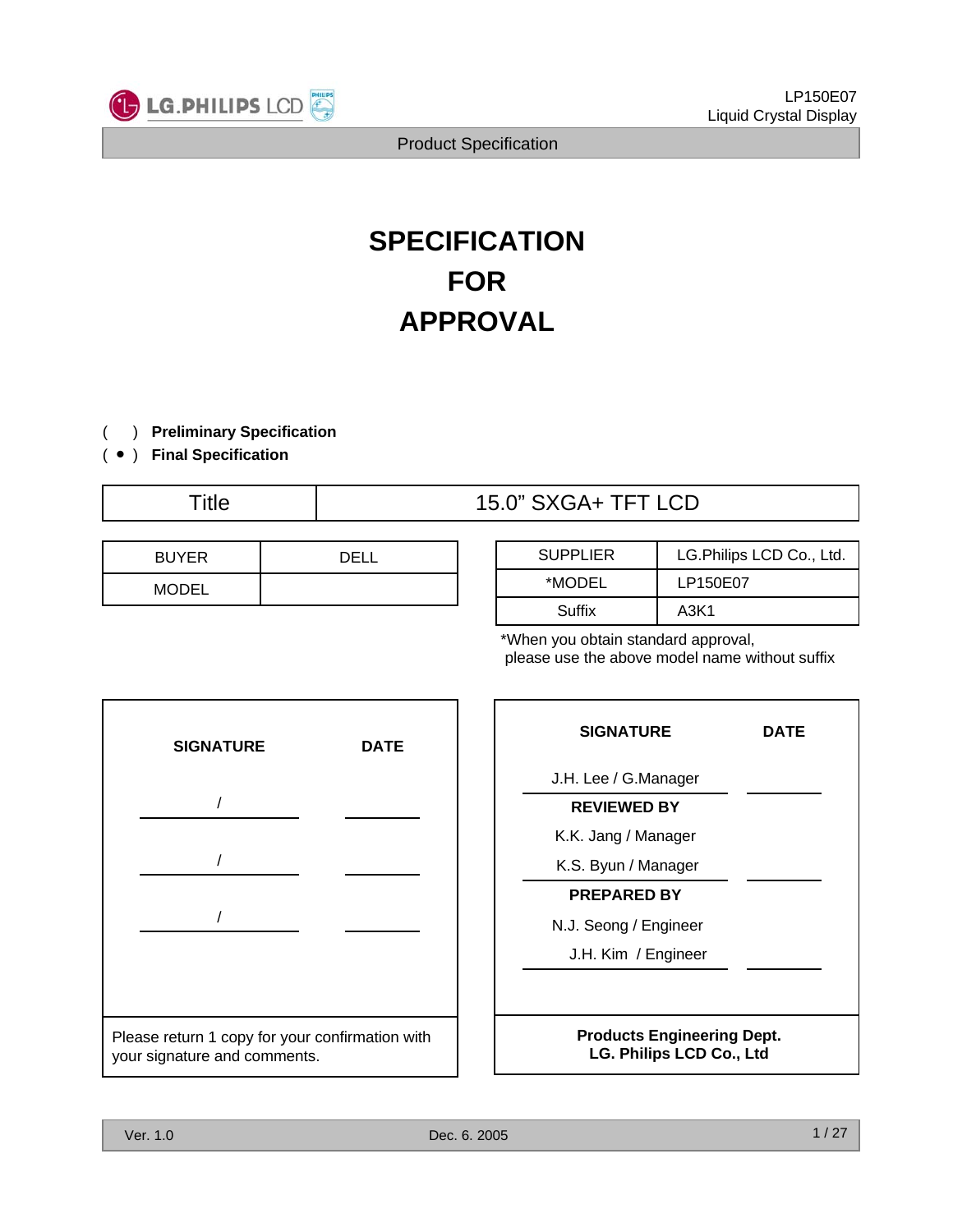

# **Contents**

| <b>No</b>      | <b>ITEM</b>                                             | Page         |
|----------------|---------------------------------------------------------|--------------|
|                | <b>COVER</b>                                            | $\mathbf{1}$ |
|                | <b>CONTENTS</b>                                         | 2            |
|                | <b>RECORD OF REVISIONS</b>                              | 3            |
| 1              | <b>GENERAL DESCRIPTION</b>                              | 4            |
| $\overline{2}$ | ABSOLUTE MAXIMUM RATINGS                                | 5            |
| 3              | ELECTRICAL SPECIFICATIONS                               |              |
| $3 - 1$        | ELECTRICAL CHARACTREISTICS                              | 6            |
| $3 - 2$        | <b>INTERFACE CONNECTIONS</b>                            | 7            |
| $3 - 3$        | SIGNAL TIMING SPECIFICATIONS                            | 9            |
| $3 - 4$        | SIGNAL TIMING WAVEFORMS                                 | 9            |
| $3-5$          | COLOR INPUT DATA REFERNECE                              | 10           |
| $3-6$          | <b>POWER SEQUENCE</b>                                   | 11           |
| 4              | <b>OPTICAL SFECIFICATIONS</b>                           | 12           |
| 5              | MECHANICAL CHARACTERISTICS                              | 16           |
| 6              | <b>RELIABLITY</b>                                       | 20           |
| $\overline{7}$ | INTERNATIONAL STANDARDS                                 |              |
| $7 - 1$        | <b>SAFETY</b>                                           | 21           |
| $7 - 2$        | <b>EMC</b>                                              | 21           |
| 8              | <b>PACKING</b>                                          |              |
| $8 - 1$        | <b>DESIGNATION OF LOT MARK</b>                          | 22           |
| $8 - 2$        | <b>PACKING FORM</b>                                     | 22           |
| 9              | <b>PRECAUTIONS</b>                                      | 23           |
| A              | APPENDIX. Enhanced Extended Display Identification Data | 25           |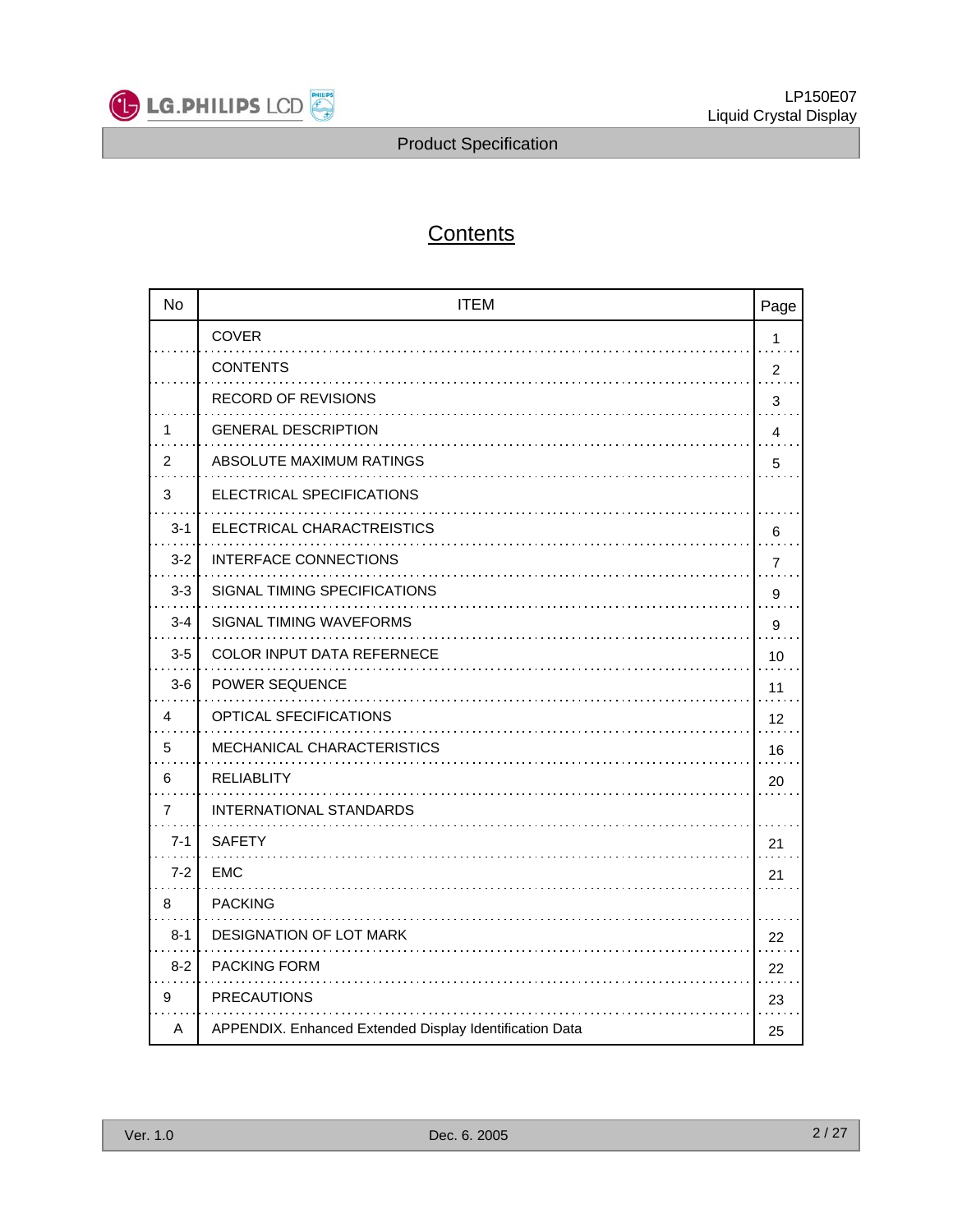

### **RECORD OF REVISIONS**

|         | Revision No Revision Date | Page | Description          | EDID<br>Ver |
|---------|---------------------------|------|----------------------|-------------|
| $1.0\,$ | Dec.6.2005                | L,   | Final Specification. | $1.0\,$     |
|         |                           |      |                      |             |
|         |                           |      |                      |             |
|         |                           |      |                      |             |
|         |                           |      |                      |             |
|         |                           |      |                      |             |
|         |                           |      |                      |             |
|         |                           |      |                      |             |
|         |                           |      |                      |             |
|         |                           |      |                      |             |
|         |                           |      |                      |             |
|         |                           |      |                      |             |
|         |                           |      |                      |             |
|         |                           |      |                      |             |
|         |                           |      |                      |             |
|         |                           |      |                      |             |
|         |                           |      |                      |             |
|         |                           |      |                      |             |
|         |                           |      |                      |             |
|         |                           |      |                      |             |
|         |                           |      |                      |             |
|         |                           |      |                      |             |
|         |                           |      |                      |             |
|         |                           |      |                      |             |
|         |                           |      |                      |             |
|         |                           |      |                      |             |
|         |                           |      |                      |             |
|         |                           |      |                      |             |
|         |                           |      |                      | .           |
|         |                           |      |                      |             |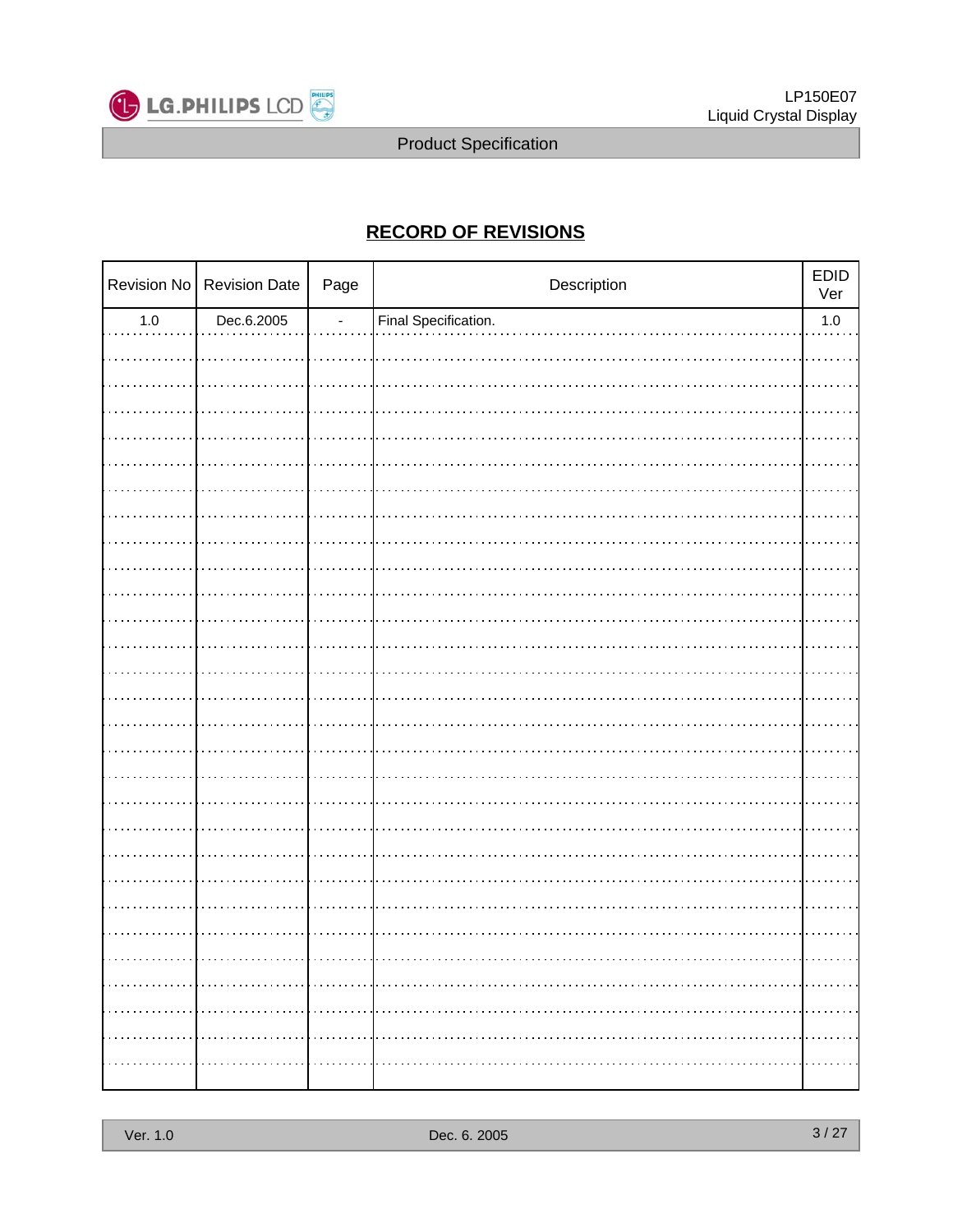

#### **1. General Description**

The LP150E07 is a Color Active Matrix Liquid Crystal Display with an integral Cold Cathode Fluorescent Lamp (CCFL) backlight system. The matrix employs a-Si Thin Film Transistor as the active element. It is a transmissive type display operating in the normally white mode. This TFT-LCD has 15.0 inches diagonally measured active display area with SXGA+ resolution(1050 vertical by 1400 horizontal pixel array). Each pixel is divided into Red, Green and Blue sub-pixels or dots which are arranged in vertical stripes. Gray scale or the brightness of the sub-pixel color is determined with a 6-bit gray scale signal for each dot, thus, presenting a palette of more than 262,144 colors.

The LP150E07 has been designed to apply the interface method that enables low power, high speed, low EMI.

The LP150E07 is intended to support applications where thin thickness, low power are critical factors and graphic displays are important. In combination with the vertical arrangement of the sub-pixels, the LP150E07 characteristics provide an excellent flat display for office automation products such as Notebook PC.



#### **General Features**

| Active Screen Size       | 15.0 inches (38. 1cm) diagonal                                       |
|--------------------------|----------------------------------------------------------------------|
| <b>Outline Dimension</b> | $317.3(H) \times 241.5(V) \times 6.0(D)$ mm (Max.)                   |
| Pixel Pitch              | $0.2175$ mm $\times$ 0.2175 mm                                       |
| <b>Pixel Format</b>      | 1400 horiz. By 1050 vert. Pixels RGB strip arrangement               |
| Color Depth              | 6-bit. 262.144 colors                                                |
| Luminance, White         | $200 \text{cd/m}^2$ (Tpy.), 170 cd/m <sup>2</sup> (Min.), 5p average |
| <b>Power Consumption</b> | 7.01 W                                                               |
| Weight                   | 575g (Max.) with inverter                                            |
| Display Operating Mode   | Transmissive mode, normally white                                    |
| <b>Surface Treatment</b> | Hard coating (3H) Anti-glare treatment of the front polarizer        |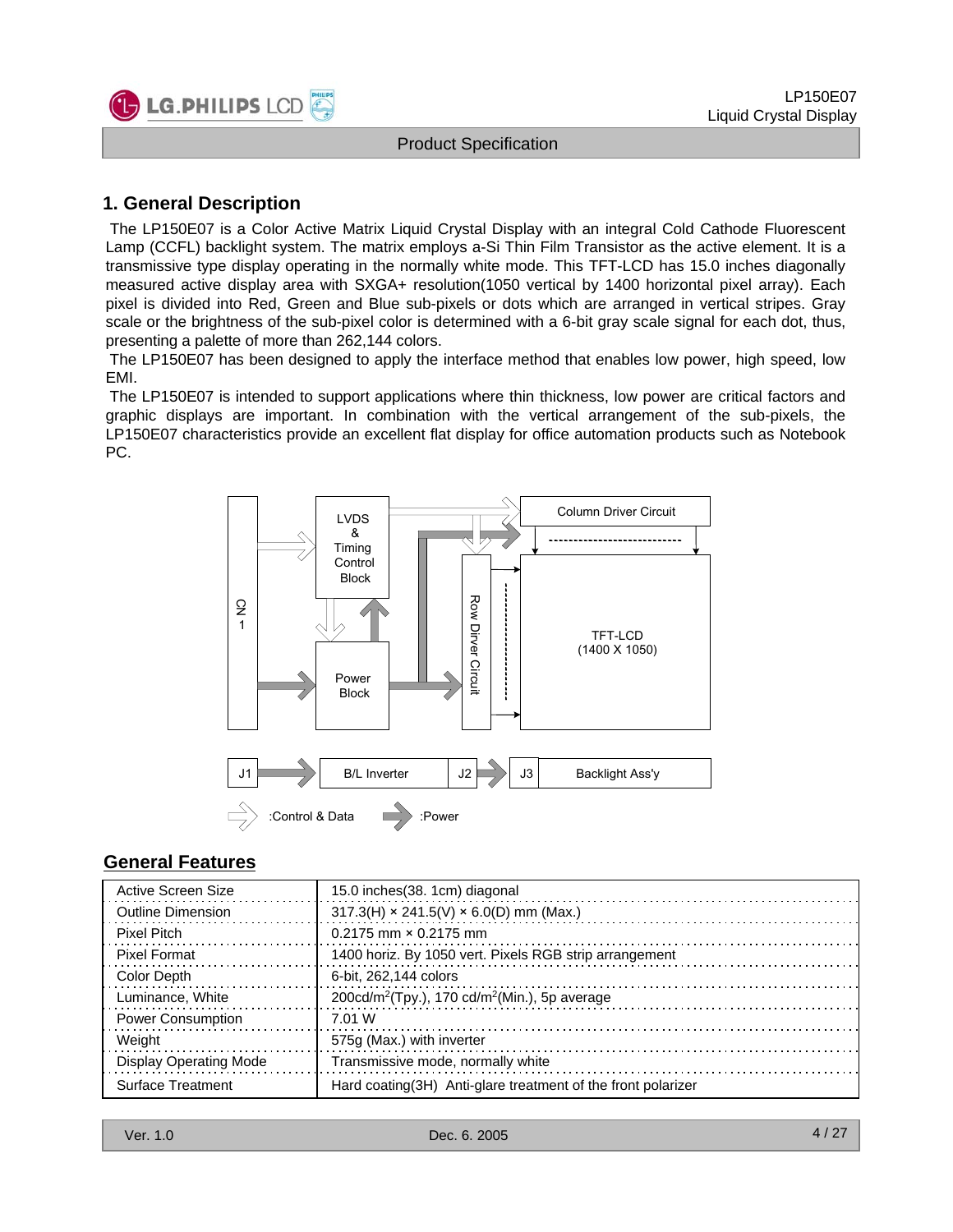

#### **2. Absolute Maximum Ratings**

The following are maximum values which, if exceeded, may cause faulty operation or damage to the unit.

| Parameter                         | Symbol      |        | Values | Units | <b>Notes</b>            |  |
|-----------------------------------|-------------|--------|--------|-------|-------------------------|--|
|                                   |             | Min    | Max    |       |                         |  |
| Power Input Voltage               | VCC         | $-0.3$ | 4.0    | Vdc   | at $25 \pm 5^{\circ}$ C |  |
| <b>Operating Temperature</b>      | Тор         |        | 50     | ∘∩    |                         |  |
| Storage Temperature               | Tst         | $-20$  | 60     | ∘∩    |                         |  |
| <b>Operating Ambient Humidity</b> | <b>HOP</b>  | 10     | 90     | %RH   |                         |  |
| <b>Storage Humidity</b>           | <b>H</b> st | 10     | 90     | %RH   |                         |  |

#### **Table 1. ABSOLUTE MAXIMUM RATINGS**

Note : 1. Temperature and relative humidity range are shown in the figure below. Wet bulb temperature should be 39°C Max, and no condensation of water.



**Dry Bulb Temperature [**℃**]**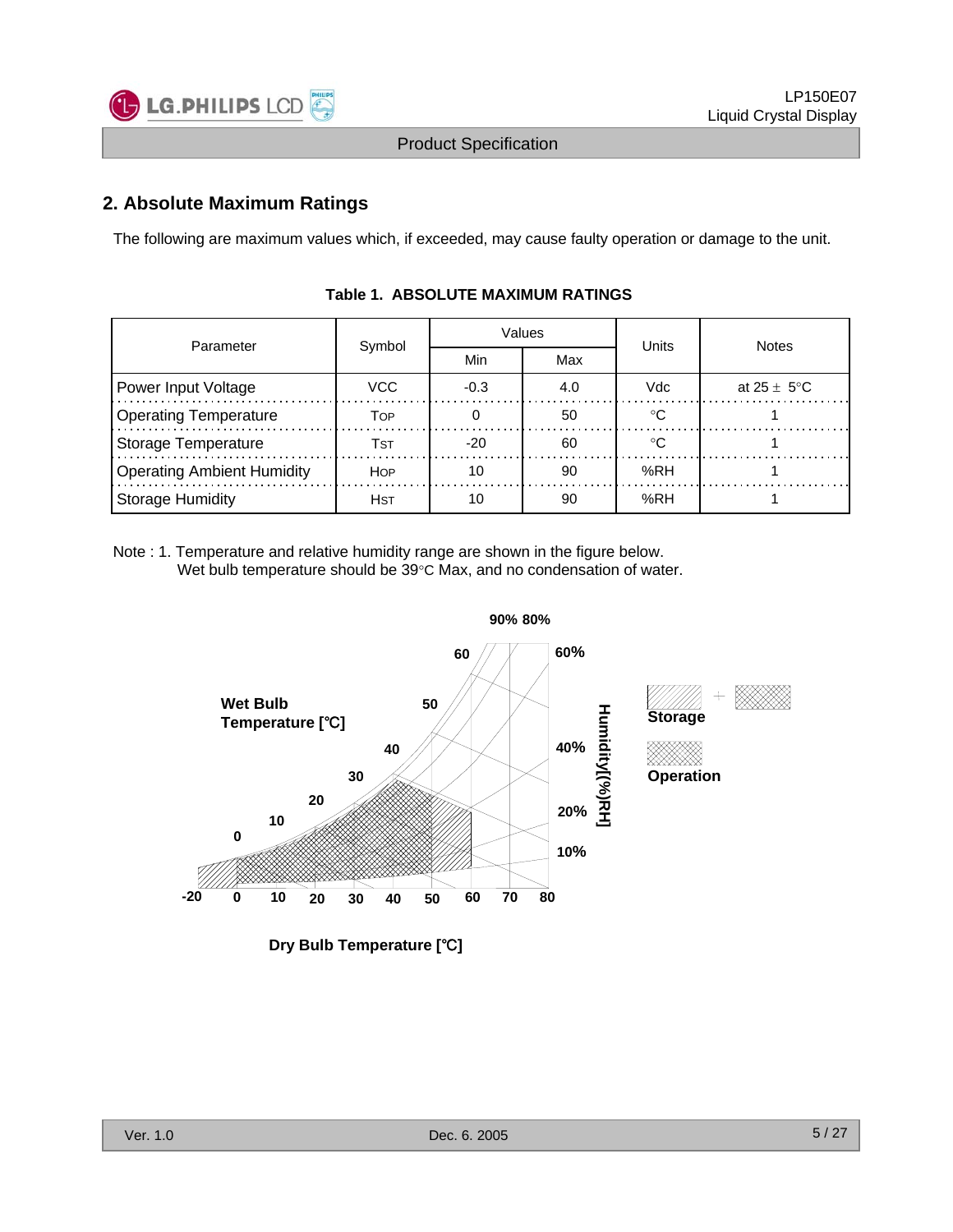

#### **3. Electrical Specifications**

#### **3-1. Electrical Characteristics**

The LP150E07 requires two power inputs. One is employed to power the LCD electronics and to drive the TFT array and liquid crystal. The second input which powers the CCFL, is typically generated by an inverter. The inverter is an external unit to the LCD.

| Parameter                                  | Symbol                          |            | Unit | <b>Notes</b> |                   |                |
|--------------------------------------------|---------------------------------|------------|------|--------------|-------------------|----------------|
|                                            |                                 | Min        | Typ  | Max          |                   |                |
| MODULE:                                    |                                 |            |      |              |                   |                |
| Power Supply Input Voltage                 | <b>VCC</b>                      | 3.0        | 3.3  | 3.6          | $V_{DC}$          |                |
| Power Supply Input Current                 | $I_{\rm CC}$                    |            | 385  | 443          | mA                | 1              |
| Power Consumption                          | Pc                              |            | 1.30 | 1.60         | Watt              | 1              |
| Differential Impedance                     | Zm                              | 90         | 100  | 110          | Ohm               | 2              |
| LAMP:                                      |                                 |            |      |              |                   |                |
| <b>Operating Voltage</b>                   | $V_{BL}$                        | 665        | 650  | 640          | $V_{RMS}$         |                |
| <b>Operating Current</b>                   | $I_{BL}$                        | 6.0        | 6.3  | 6.6          | mA <sub>RMS</sub> | 3              |
| <b>Operating Frequency</b>                 | $f_{BL}$                        | 50         | 65   | 80           | kHz               |                |
| <b>Discharge Stabilization Time</b>        | Ts                              |            |      | 3            | Min               | 4              |
| Life Time                                  |                                 | 10,000     |      |              | <b>Hrs</b>        | 5              |
| <b>INVERTER:</b>                           |                                 |            |      |              |                   |                |
| Input Voltage                              | $V_{IN}$                        | 7.5        | 14.4 | 21.0         | $V_{DC}$          |                |
| <b>Input Current</b>                       | $I_{IN}$                        | 347        | 397  | 447          | mA                | 6              |
| Input Power Consumption                    | $P_{IN}$                        | 4.99       | 5.71 | 6.43         | W                 | 6              |
| Backlight On/Off Control                   | FPVEE_High                      | 2.0        |      | 5.25         | $V_{DC}$          |                |
|                                            | FPVEE_Low                       | $-0.3$     |      | 0.8          | $V_{DC}$          |                |
| Backlight Adjust (I <sub>BL</sub> Control) |                                 | <b>FFH</b> |      | 00H          | Hex               |                |
| Output Voltage                             | $V_{\text{OUT}}$                | 580        | 680  | 780          | $V_{RMS}$         | 7              |
| Output Current (Aging 30minutes)           | $I_{\mathsf{OUT}\_}\mathsf{FF}$ | 1.8        | 2.0  | 2.2          | $mA_{RMS}$        |                |
|                                            | $I_{\text{OUT}}$ _00            | 6.0        | 6.3  | 6.6          | mA <sub>RMS</sub> | $\overline{7}$ |
| <b>Operating Frequency</b>                 | Freq.                           | 45         |      | 65           | <b>KHz</b>        | $\overline{7}$ |
| <b>Output Power Consumption</b>            | $P_{OUT}$                       | 3.65       | 4.28 | 4.91         | W                 | 6              |
| Open Lamp Voltage                          | VOPEN                           | 1400       |      | 1800         | $V_{RMS}$         | 8              |
| Efficiency                                 | η                               | 75         |      |              | $\%$              | 9              |
| <b>Striking Time</b>                       | $T_{\rm S}$                     | 0.6        |      | 1.4          | sec               | 8              |

#### **Table 2. ELECTRICAL CHARACTERISTICS**

Note)

1. The specified current and power consumption are under the Vcc = 3.3V , 25℃, fv = 60Hz condition whereas mosaic(checker) pattern is displayed and fv is the frame frequency.

2. This impedance value is needed to proper display and measured form LVDS Tx to the mating connector.

3. The typical operating current is for the typical surface luminance  $(L_{WH})$  in optical characteristics.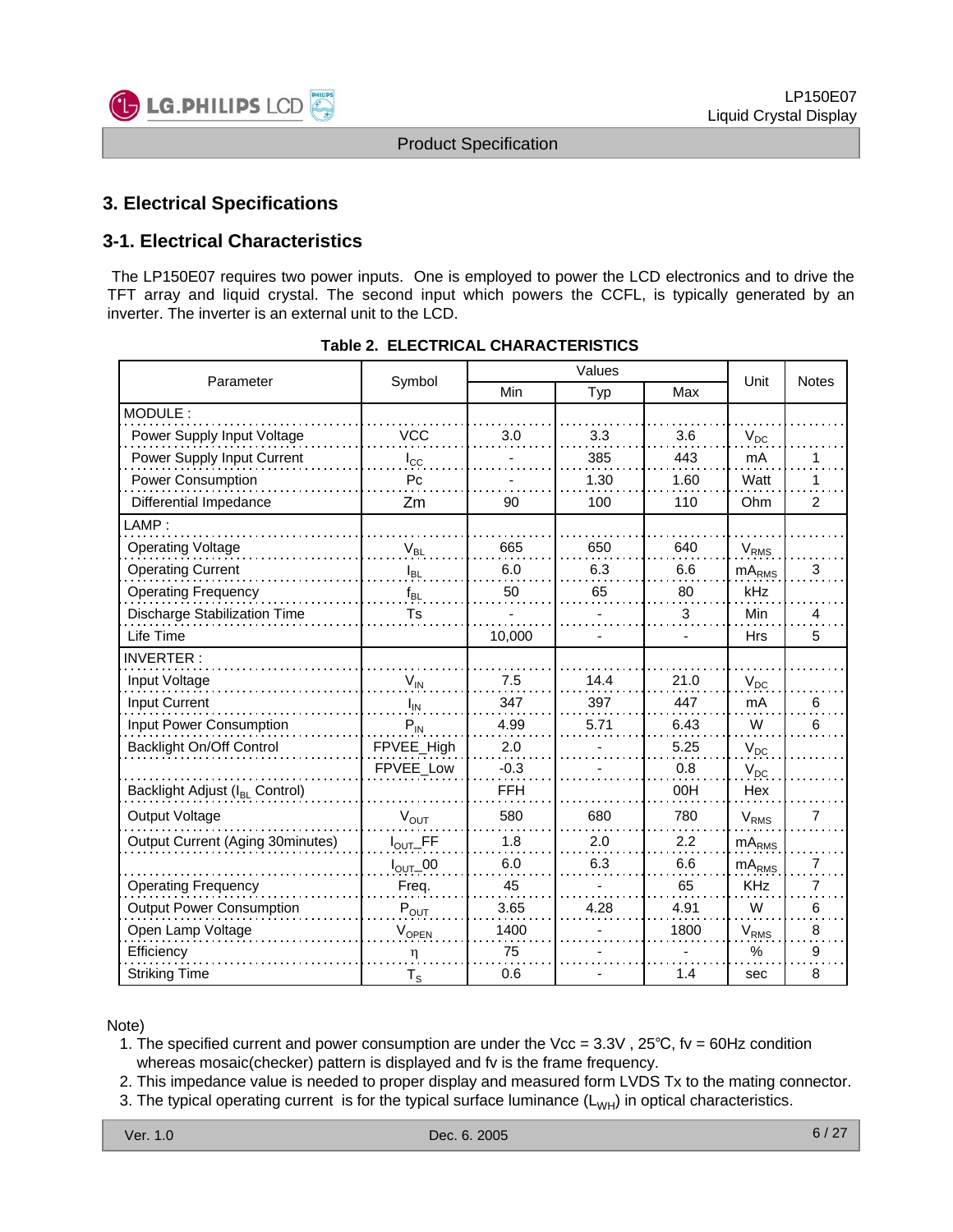

Note)

- 4. Define the brightness of the lamp after being lighted for 5 minutes as 100%, Ts is the time required for the brightness of the center of the lamp to be not less than 95%.
- 5. The life time is determined as the time at which brightness of lamp is 50% compare to that of initial value at the typical lamp current.
- 6.  $V_{IN} = 14.4V(Typ)$ ,00\_H
- 7. SMData=00\_H
- 8. No load, SMData=00\_H
- 9.  $V_{IN} = 7.5V(Min), 00_H$

#### **3-2. Interface Connections**

This LCD employs two interface connections, a 30 pin connector is used for the module electronics interface and the other connector is used for the integral backlight system.

The electronics interface connector is a model FIXB30SRL-HF11 manufactured by JAE.

#### **Table 3. MODULE CONNECTOR PIN CONFIGURATION (CN1)**

| Pin                     | Symbol                   | Description                            | <b>Notes</b>                                                                    |
|-------------------------|--------------------------|----------------------------------------|---------------------------------------------------------------------------------|
| $\mathbf{1}$            | <b>GND</b>               | Ground                                 |                                                                                 |
| $\overline{\mathbf{c}}$ | <b>VCC</b>               | Power Supply, 3.3V Typ.                |                                                                                 |
| 3                       | <b>VCC</b>               | Power Supply, 3.3V Typ.                |                                                                                 |
| 4                       | V EEDID                  | DDC 3.3V power                         |                                                                                 |
| 5                       | <b>BIST</b>              | Panel BIST control                     | 1, Interface chips                                                              |
| 6                       | <b>CIK EEDID</b>         | <b>DDC Clock</b>                       | : KZ4E053G11(LCD Controller)<br>1.1 LCD                                         |
| 7                       | <b>DATA EEDID</b>        | <b>DDC</b> Data                        | including LVDS Receiver                                                         |
| 8                       | Odd_ $R_{IN}$ 0-         | Negative LVDS differential data input  | 1.2 System: THC63LVDF823A or equivalent<br>* Pin to Pin compatible with TI LVDS |
| 9                       | Odd_ $R_{IN}$ 0+         | Positive LVDS differential data input  |                                                                                 |
| 10                      | <b>GND</b>               | Ground                                 | 2. Connector                                                                    |
| 11                      | Odd_ $R_{IN}$ 1-         | Negative LVDS differential data input  | 2.1 LCD<br>: FI-XB30SRL-HF11, JAE or<br>MDF76LARW-30S-1H, Hirose                |
| 12                      | Odd_ $R_{IN}$ 1+         | Positive LVDS differential data input  | equivalent. Locking design                                                      |
| 13                      | <b>GND</b>               | Ground                                 | 2.2 Mating: FI-X30M or equivalent.                                              |
| 14                      | Odd_ $R_{IN}$ 2-         | Negative LVDS differential data input  | 2.3 Connector pin arrangement                                                   |
| 15                      | Odd_ $R_{IN}$ 2+         | Positive LVDS differential data input  | 30                                                                              |
| 16                      | <b>GND</b>               | Ground                                 |                                                                                 |
| 17                      | Odd CLKIN-               | Negative LVDS differential clock input |                                                                                 |
| 18                      | Odd_CLKIN+               | Positive LVDS differential clock input |                                                                                 |
| 19                      | <b>GND</b>               | Ground                                 | [LCD Module Rear View]                                                          |
| 20                      | Even_ $R_{\text{IN}}$ 0- | Negative LVDS differential data input  |                                                                                 |
| 21                      | Even_ $R_{IN}$ 0+        | Positive LVDS differential data input  |                                                                                 |
| 22                      | <b>GND</b>               | Ground                                 |                                                                                 |
| 23                      | Even_ $R_{IN}$ 1-        | Negative LVDS differential data input  |                                                                                 |
| 24                      | Even_ $R_{\text{IN}}$ 1+ | Positive LVDS differential data input  |                                                                                 |
| 25                      | <b>GND</b>               | Ground                                 |                                                                                 |
| 26                      | Even_ $R_{\text{IN}}$ 2- | Negative LVDS differential data input  |                                                                                 |
| 27                      | Even_ $R_{\text{IN}}$ 2+ | Positive LVDS differential data input  |                                                                                 |
| 28                      | <b>GND</b>               | Ground                                 |                                                                                 |
| 29                      | Even CLKIN-              | Negative LVDS differential clock input |                                                                                 |
| 30                      | Even_CLKIN+              | Positive LVDS differential clock input |                                                                                 |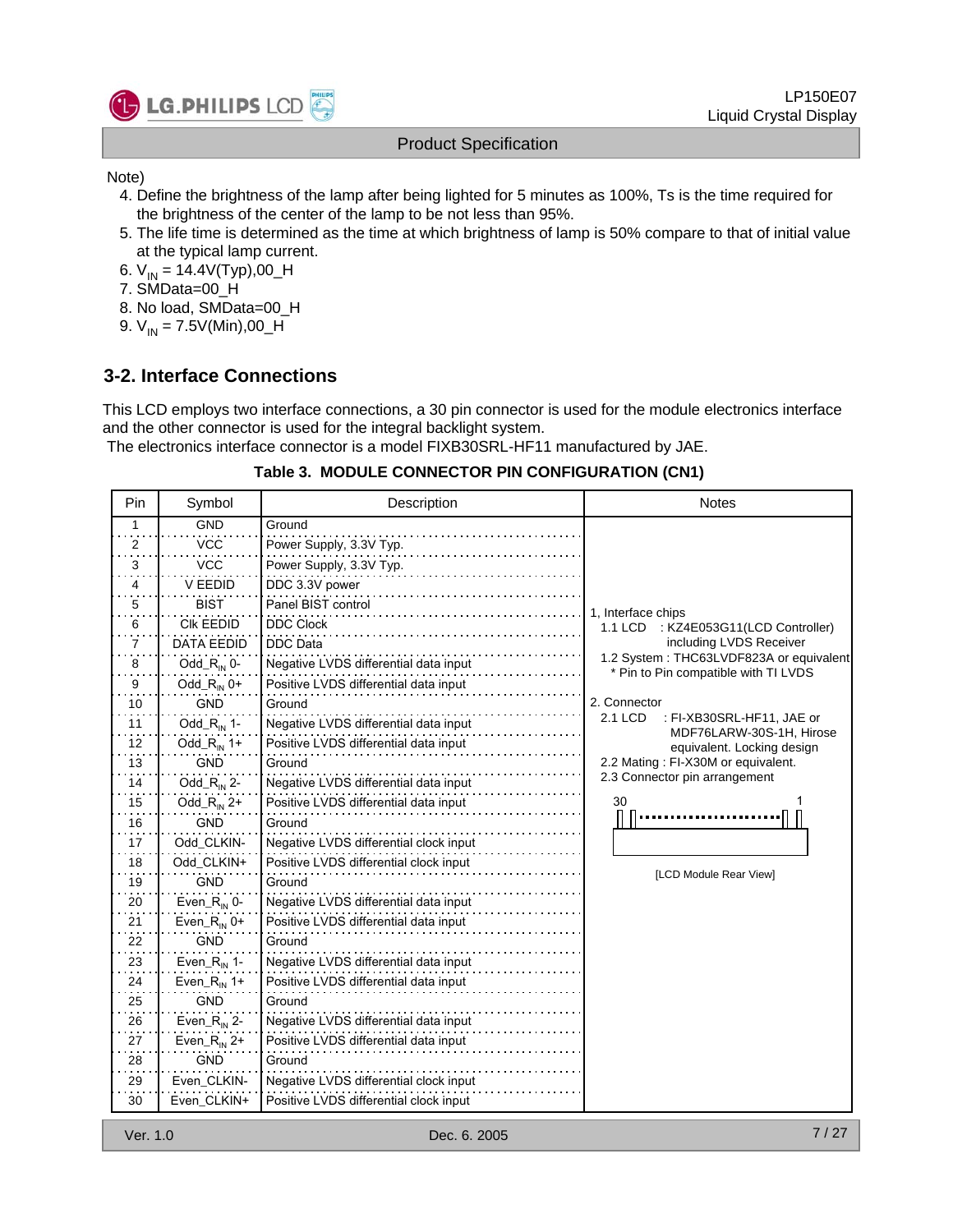

The inverter interface connector(J1) is a LVC-D20SFYG model manufactured by Honda. The pin configuration for the connector is shown in the table below.

| Pin       | Symbol           | Description                                                                | <b>Notes</b>                                   |
|-----------|------------------|----------------------------------------------------------------------------|------------------------------------------------|
| 1         | $V_{IN}$         | Power for the inverter                                                     |                                                |
| 2         | $V_{IN}$         | Power for the inverter                                                     |                                                |
| 3         | $V_{IN}$         | Power for the inverter                                                     | [Connector]<br>Honda LVC-D20SFYG or equivalent |
| 4         | <b>NC</b>        | No connection                                                              | connector                                      |
| 5         | <b>GND</b>       | Ground                                                                     | [Connector pin arrangement]                    |
| 6         | 5V_SUS           | Power for the control circuit                                              |                                                |
| 7         | 5V_ALW           | Power for storing a brightness values                                      |                                                |
| 8         | <b>GND</b>       | Ground                                                                     | 20                                             |
| 9         | SMB_DAT          | Brightness data                                                            |                                                |
| 10        | SMB_CLK          | Clock for brightness data                                                  |                                                |
| 11        | <b>GND</b>       | Ground                                                                     |                                                |
| 12        | <b>FPVEE</b>     | Enable for lamp turn on and off                                            |                                                |
| 13        | <b>GND</b>       | Ground                                                                     |                                                |
| 14        | <b>LAMP_STAT</b> | Lamp status (Feedback, Lamp On = $5v$ , Lamp Off<br>0v), from control chip |                                                |
| $15 - 20$ | NC               | No Connection                                                              |                                                |

**Table 4. BACKLIGHT INVERTER CONNECTOR PIN CONFIGURATION (J1)**

The backlight interface connector is a model BHSR-02VS-1, manufactured by JST or a model 1376176-1, manufactured by AMP. The mating connector part number is SM02B-BHSS-1 or equivalent.

| Pin | .vmbol | Description                               | Notes |
|-----|--------|-------------------------------------------|-------|
|     | HV     | Power supply for lamp (High voltage side) |       |
|     |        | Power supply for lamp (Low voltage side)  |       |

Notes : 1. The high voltage side terminal is colored pink and the low voltage side terminal is Green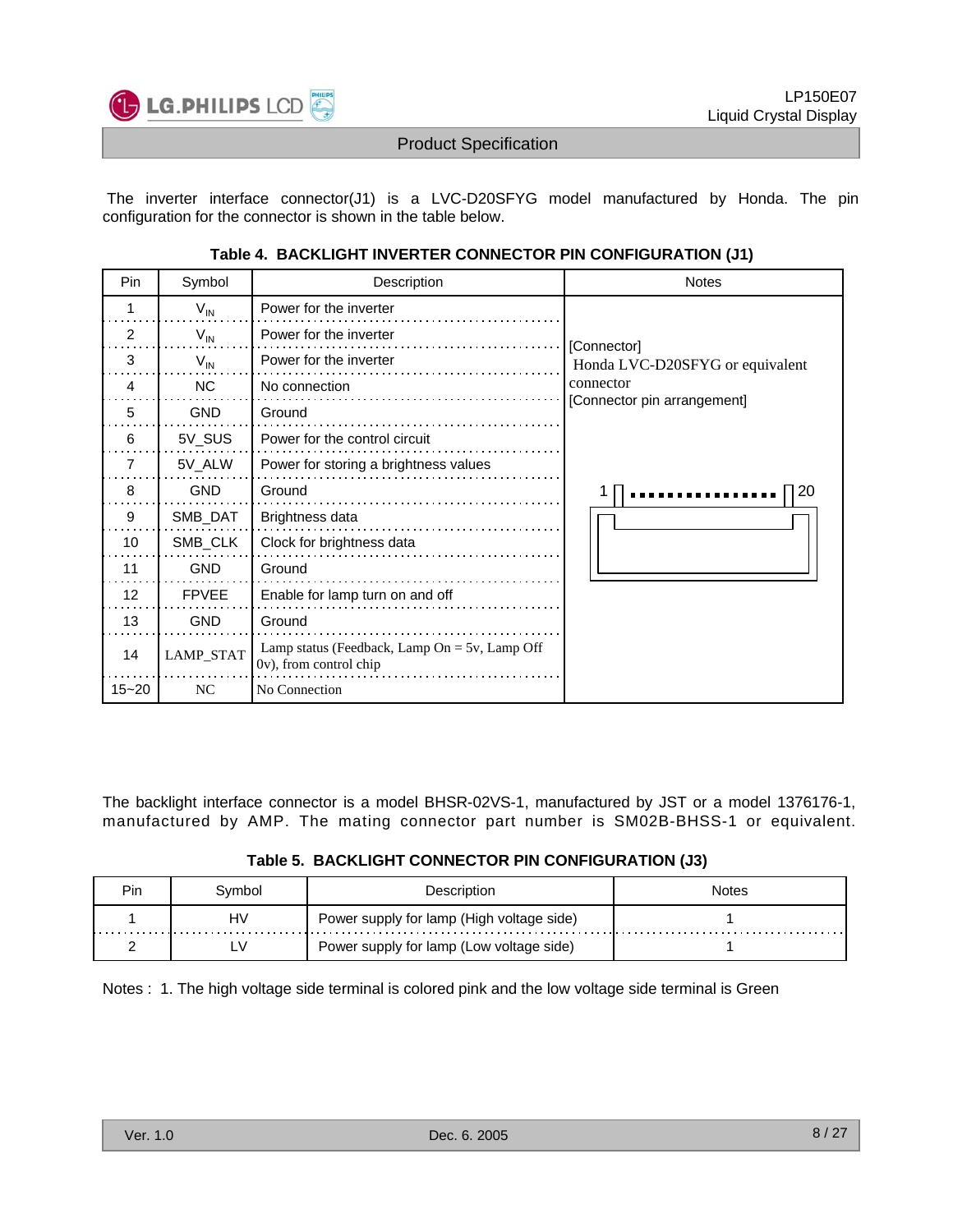

#### **3-3. Signal Timing Specifications**

This is the signal timing required at the input of the User connector. All of the interface signal timing should be satisfied with the following specifications and specifications of LVDS Tx/Rx for it's proper operation.

| <b>ITEM</b> | Symbol                 |             | Min            | <b>Typ</b>               | <b>Max</b> | <b>Unit</b> | <b>Note</b>        |
|-------------|------------------------|-------------|----------------|--------------------------|------------|-------------|--------------------|
| <b>DCLK</b> | Frequency              | <b>fCLK</b> | 53.5           | 54                       | 54.5       | <b>MHz</b>  | 15.4 <sub>ns</sub> |
| Hsync       | Period                 | <b>tHP</b>  | 800            | 840                      | 880        | tCLK        |                    |
|             | Width                  | twh         | 8              |                          | ٠          |             |                    |
| Vsync       | Period                 | tvP         | 1060           | 1071                     | 1100       |             |                    |
|             | Width                  | twy         | 2              |                          | ٠          | <b>tHP</b>  |                    |
| Data        | Horizontal back porch  | <b>tHBP</b> | 8              | $\overline{a}$           | ٠          |             |                    |
| Enable      | Horizontal front porch | <b>tHFP</b> | 8              | $\overline{\phantom{a}}$ | ۰          | tCLK        |                    |
|             | Vertical back porch    | tvBP        | 3              | $\overline{\phantom{a}}$ | ٠          |             |                    |
|             | Vertical front porch   | tvFP        | $\overline{c}$ | $\overline{\phantom{a}}$ | ٠          | tHP         |                    |

|  | <b>Table 6. TIMING TABLE</b> |  |
|--|------------------------------|--|

#### **3-4. Signal Timing Waveforms**

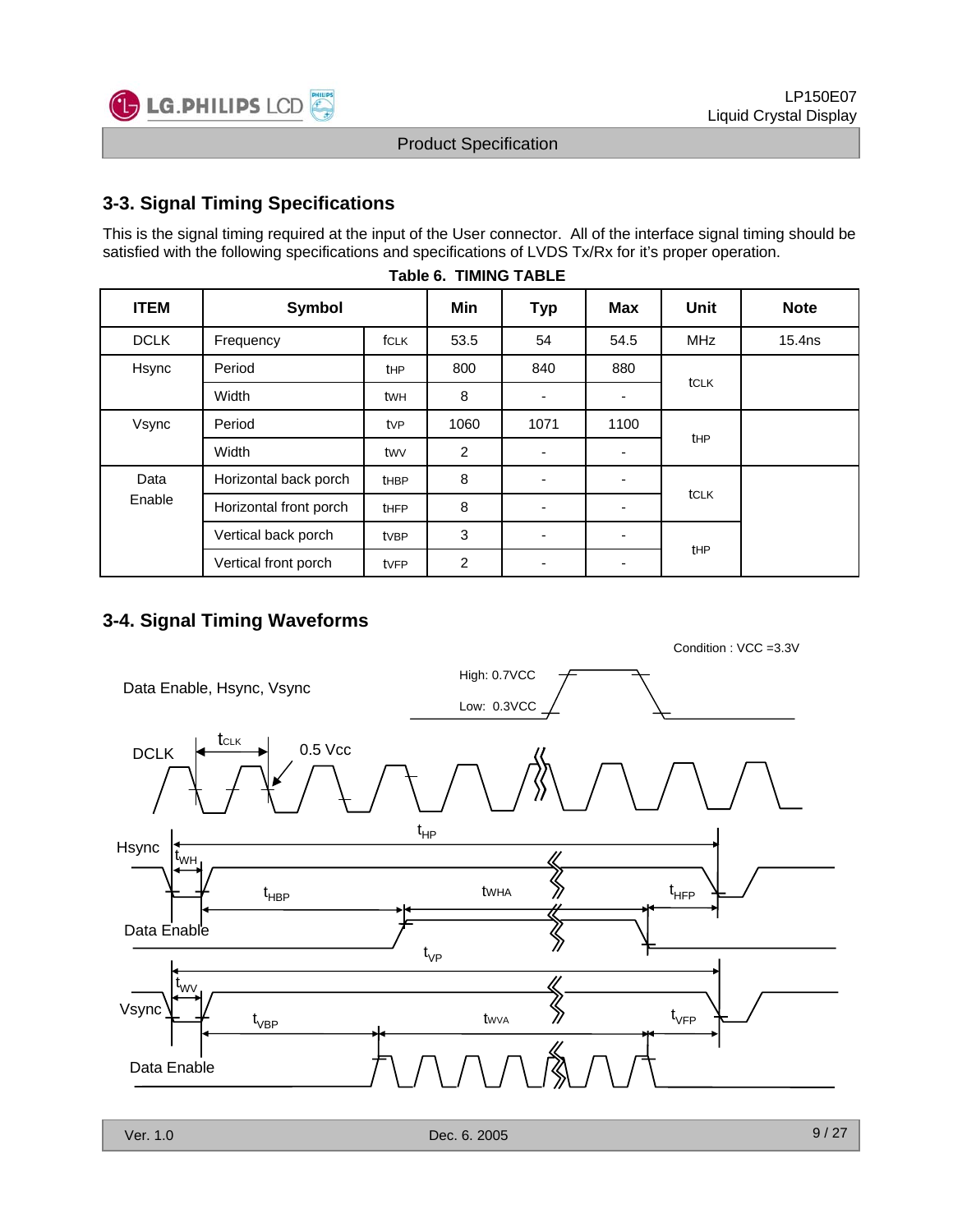

#### **3-5. Color Input Data Reference**

The brightness of each primary color (red,green and blue) is based on the 6-bit gray scale data input for the color ; the higher the binary input, the brighter the color. The table below provides a reference for color versus data input.

|              |                   |                     |              |                |                |              |                | Input Color Data |              |                |                |              |                |                |             |              |             |              |             |
|--------------|-------------------|---------------------|--------------|----------------|----------------|--------------|----------------|------------------|--------------|----------------|----------------|--------------|----------------|----------------|-------------|--------------|-------------|--------------|-------------|
|              | Color             |                     |              | <b>RED</b>     |                |              |                |                  |              |                | <b>GREEN</b>   |              |                |                |             |              | <b>BLUE</b> |              |             |
|              |                   | <b>MSB</b>          |              |                |                |              |                | LSB   MSB        |              |                |                |              | <b>LSB</b>     | MSB            |             |              |             |              | <b>LSB</b>  |
|              |                   | <b>R5</b>           | <b>R4</b>    | R <sub>3</sub> | R <sub>2</sub> | <b>R</b> 1   | R <sub>0</sub> | G <sub>5</sub>   | G 4          | G <sub>3</sub> | G <sub>2</sub> | G 1          | G <sub>0</sub> | <b>B</b> 5     | <b>B4</b>   | <b>B3</b>    | <b>B2</b>   | <b>B</b> 1   | <b>B</b> 0  |
|              | <b>Black</b>      | 0                   | $\pmb{0}$    | $\pmb{0}$      | $\mathbf 0$    | $\pmb{0}$    | 0              | 0                | 0            | $\pmb{0}$      | $\mathbf 0$    | $\mathbf 0$  | 0              | $\pmb{0}$      | 0           | 0            | $\pmb{0}$   | $\pmb{0}$    | $\mathbf 0$ |
|              | Red<br>.          | 1                   | $\mathbf{1}$ | $\mathbf{1}$   | 1              | 1            | 1              | 0                | 0            | 0              | $\pmb{0}$      | $\mathbf 0$  | $\Omega$       | $\overline{0}$ | $\mathbf 0$ | 0            | 0           | $\pmb{0}$    | $\mathbf 0$ |
|              | Green             | 0                   | 0            | 0              | 0              | 0            | 0              | $\mathbf{1}$     | 1            | 1              | 1              | 1            |                | 0              | 0           | 0            | 0           | $\mathbf 0$  | $\Omega$    |
| <b>Basic</b> | Blue              | 0                   | 0            | 0              | 0              | 0            | $\overline{0}$ | 0                | 0            | 0              | $\mathbf 0$    | 0            | 0              | $\mathbf 1$    | 1           | 1            | 1           | $\mathbf{1}$ | 1           |
| Color        | Cyan              | 0                   | 0            | 0              | 0              | 0            | 0 I            | $\mathbf{1}$     | 1            | 1              | 1              | 1            | 1              |                | 1           | 1            |             | 1            |             |
|              | Magenta           | 1                   | 1            | 1              | 1              | $\mathbf{1}$ | 1              | 0                | 0            | $\mathbf 0$    | 0              | 0            | $\Omega$       | $\overline{1}$ | 1           | 1            | 1           | 1            |             |
|              | Yellow            | 1                   | $\mathbf{1}$ | $\mathbf{1}$   | 1              | 1            | 1              | 1                | 1            | $\mathbf{1}$   | $\mathbf{1}$   | 1            | 1              | $\overline{0}$ | $\mathbf 0$ | 0            | 0           | $\pmb{0}$    | $\mathbf 0$ |
|              | White             | 1                   | 1            | $\mathbf{1}$   | 1              | $\mathbf{1}$ | 1              | 1                | 1            | $\mathbf{1}$   | $\mathbf{1}$   | 1            | 1              | $\mathbf{1}$   | 1           | $\mathbf{1}$ | 1           | $\mathbf{1}$ | 1           |
|              | <b>RED (00)</b>   | $\mathbf{0}$        | $\mathbf 0$  | 0              | $\mathbf 0$    | $\mathbf 0$  |                | 0 <sup>10</sup>  | 0            | $\mathbf 0$    | $\pmb{0}$      | $\mathbf 0$  | $\Omega$       | l 0            | $\mathbf 0$ | 0            | 0           | $\pmb{0}$    | $\mathbf 0$ |
|              | RED (01)          | $\mathsf{O}\xspace$ | 0            | $\pmb{0}$      | $\mathbf 0$    | 0            | 1              | 0                | 0            | $\mathbf 0$    | $\pmb{0}$      | $\mathbf 0$  | 0              | $\overline{0}$ | $\mathbf 0$ | 0            | 0           | $\mathbf 0$  | 0           |
| <b>RED</b>   | $\cdots$          |                     |              |                |                |              |                |                  |              |                |                |              |                |                |             |              |             |              |             |
|              | RED (62)          | 1                   | 1            | 1              | 1              | 1            | 0              | 0                | 0            | $\mathbf 0$    | $\pmb{0}$      | 0            | 0              | 0              | 0           | 0            | 0           | $\pmb{0}$    | 0           |
|              | RED (63)          | $\mathbf{1}$        | 1            | 1              | $\mathbf{1}$   | 1            | 1              | 0                | $\mathbf 0$  | $\mathbf 0$    | $\mathbf 0$    | 0            | 0              | 0              | 0           | 0            | 0           | $\mathbf 0$  | 0           |
|              | <b>GREEN (00)</b> | $\mathsf{O}\xspace$ | $\pmb{0}$    | 0              | 0              | 0            |                | 0 0              | 0            | $\mathbf 0$    | $\pmb{0}$      | 0            | 0              | l o            | 0           | 0            | 0           | $\pmb{0}$    | $\mathbf 0$ |
|              | <b>GREEN (01)</b> | $\mathbf{0}$        | 0            | 0              | $\Omega$       | 0            |                | 0 <sup>10</sup>  | 0            | $\mathbf 0$    | $\mathbf 0$    | $\mathbf 0$  | 1              | $\Omega$       | $\mathbf 0$ | 0            | 0           | $\mathbf 0$  | $\mathbf 0$ |
| <b>GREEN</b> |                   |                     |              |                |                |              |                |                  |              |                |                |              |                |                |             |              |             |              |             |
|              | <b>GREEN (62)</b> | 0                   | $\pmb{0}$    | $\mathbf 0$    | 0              | $\mathbf 0$  | $\overline{0}$ | 1                | 1            | 1              | 1              | $\mathbf{1}$ | $\Omega$       | $\overline{0}$ | $\mathbf 0$ | 0            | 0           | $\mathbf 0$  | 0           |
|              | <b>GREEN (63)</b> | 0                   | $\mathbf 0$  | $\mathbf 0$    | $\mathbf 0$    | 0            | $\overline{0}$ | 1                | $\mathbf{1}$ | $\mathbf{1}$   | $\mathbf{1}$   | 1            | 1              | $\overline{0}$ | 0           | 0            | 0           | $\mathbf 0$  | 0           |
|              | <b>BLUE (00)</b>  | $\mathsf{O}\xspace$ | $\mathbf 0$  | $\pmb{0}$      | $\mathbf 0$    | $\pmb{0}$    |                | 0 <sup>10</sup>  | 0            | $\pmb{0}$      | $\pmb{0}$      | $\mathbf 0$  | $\Omega$       | $\overline{0}$ | $\mathbf 0$ | 0            | 0           | $\pmb{0}$    | $\mathbf 0$ |
|              | <b>BLUE (01)</b>  | $\mathbf 0$         | 0            | 0              | $\Omega$       | 0            |                | 010              | 0            | $\mathbf 0$    | 0              | $\mathbf 0$  | 0              | $\mathbf 0$    | 0           | 0            | 0           | $\mathbf 0$  | 1           |
| <b>BLUE</b>  | $\cdots$          |                     |              |                |                |              |                |                  |              |                |                |              |                |                |             |              |             |              |             |
|              | <b>BLUE (62)</b>  | 0                   | 0            | 0              | 0              | 0            | 0              | 0                | 0            | 0              | 0              | 0            | 0              | 1              | 1           |              |             | 1            | 0           |
|              | <b>BLUE (63)</b>  | 0                   | 0            | 0              | 0              | 0            | $\overline{0}$ | 0                | 0            | $\mathbf 0$    | 0              | $\pmb{0}$    | 0              | $\overline{1}$ | 1           | 1            | 1           | 1            | 1           |

#### **Table 7. COLOR DATA REFERENCE**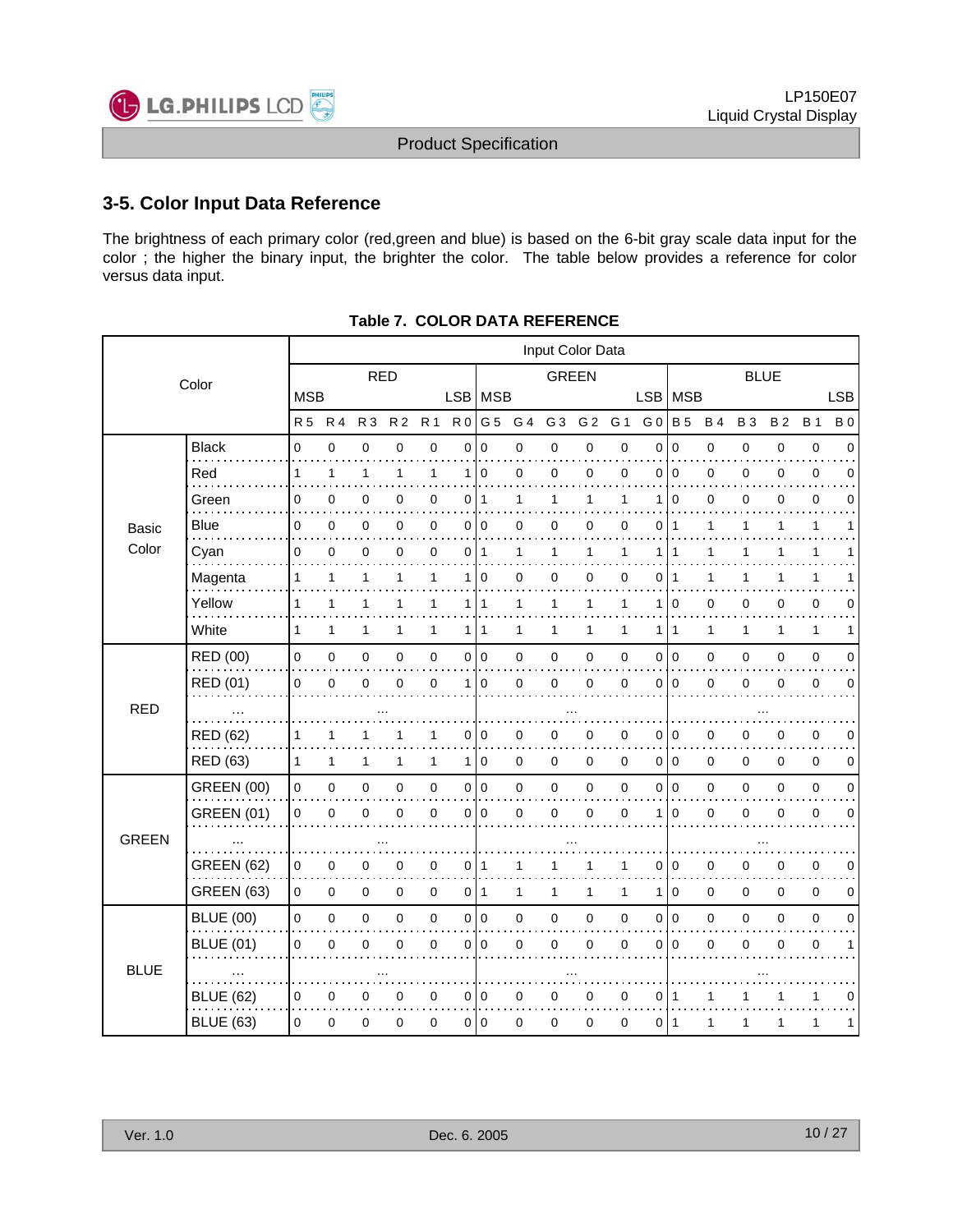

#### **3-6. Power Sequence**



#### **Table 8. POWER SEQUENCE TABLE**

| Parameter      |      | Value |      | Units |
|----------------|------|-------|------|-------|
|                | Min. | Typ.  | Max. |       |
| T <sub>1</sub> | -    |       | 10   | (ms)  |
| T <sub>2</sub> | 0    |       | 50   | (ms)  |
| $T_3$          | 200  |       |      | (ms)  |
| T <sub>4</sub> | 0    |       |      | (ms)  |
| $T_5$          | 0    |       | 50   | (ms)  |
| $T_6$          | 0    |       | 10   | (ms)  |
| T <sub>7</sub> | 400  |       |      | (ms)  |
| $T_8$          | 10   | ٠     |      | (ms)  |

Note)

1. Please avoid floating state of interface signal at invalid period.

2. When the interface signal is invalid, be sure to pull down the power supply for LCD VCC to 0V.

3. Lamp power must be turn on after power supply for LCD and interface signal are valid.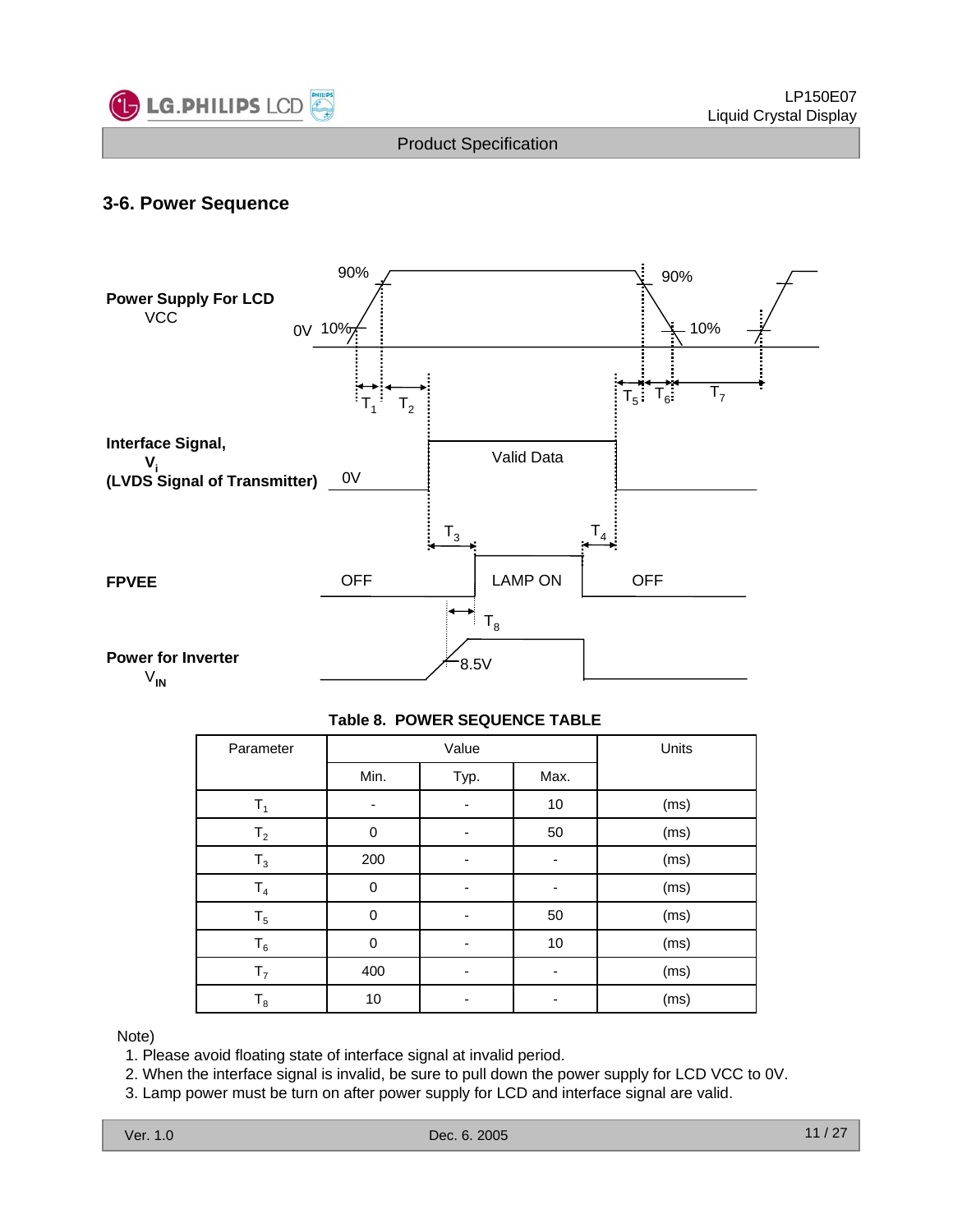

#### **4. Optical Specification**

Optical characteristics are determined after the unit has been 'ON' and stable for approximately 30 minutes in a dark environment at 25°C. The values specified are at an approximate distance 50cm from the LCD surface at a viewing angle of Φ and Θ equal to 0°.

**FIG. 1 Optical Characteristic Measurement Equipment and Method**

FIG. 1 presents additional information concerning the measurement equipment and method.

# **Optical Stage(x,y) LCD Module COMODULE Pritchard 880 or equivalent**  $1^{\circ}$ 50cm

#### **Table 9. OPTICAL CHARACTERISTICS**

Ta=25°C, VCC=3.3V, fv=60Hz, lout = 6.3mA(SMB-DAT=00H)

| Parameter                            | Symbol              |            | Values |       | Units             | <b>Notes</b> |
|--------------------------------------|---------------------|------------|--------|-------|-------------------|--------------|
|                                      |                     | <b>Min</b> | Typ    | MAx   |                   |              |
| <b>Contrast Ratio</b>                | CR.                 | 350        |        |       |                   |              |
| Surface Luminance, white             | $L_{WH}$ (at 6.3mA) | 170        | 200    |       | cd/m <sup>2</sup> | 2            |
| Luminance Variation                  | $\delta$ white      |            |        | 50    | $\frac{0}{0}$     | 3            |
| Response Time                        | $Tr(Tr_{R+}Tr_{D})$ |            | 25     | 35    | ms                | 4            |
| <b>Color Coordinates</b>             |                     |            |        |       |                   |              |
| <b>RED</b>                           | <b>RX</b>           | 0.560      | 0.590  | 0.620 |                   |              |
|                                      | RY                  | 0.313      | 0.343  | 0.373 |                   |              |
| <b>GREEN</b>                         | GX                  | 0.290      | 0.320  | 0.350 |                   |              |
|                                      | GY                  | 0.510      | 0.540  | 0.570 |                   |              |
| <b>BLUE</b>                          | BX                  | 0.125      | 0.155  | 0.185 |                   |              |
|                                      | BY                  | 0.103      | 0.133  | 0.163 |                   |              |
| <b>WHITE</b>                         | <b>WX</b>           | 0.283      | 0.313  | 0.343 |                   |              |
|                                      | WY.                 | 0.299      | 0.329  | 0.359 |                   |              |
| <b>Viewing Angle</b>                 |                     |            |        |       |                   | 5            |
| x axis, right( $\Phi$ =0°)           | $\Theta$ r          | 60         |        |       | degree            |              |
| x axis, left ( $\Phi$ =180°)         | $\Theta$            | 60         |        |       | degree            |              |
| y axis, up ( $\Phi$ =90 $^{\circ}$ ) | Θu                  | 45         |        |       | degree            |              |
| v axis, down<br>(ക=270ി              | $\Theta$ d          | 45         |        |       | degree            |              |

Ver. 1.0 Dec. 6. 2005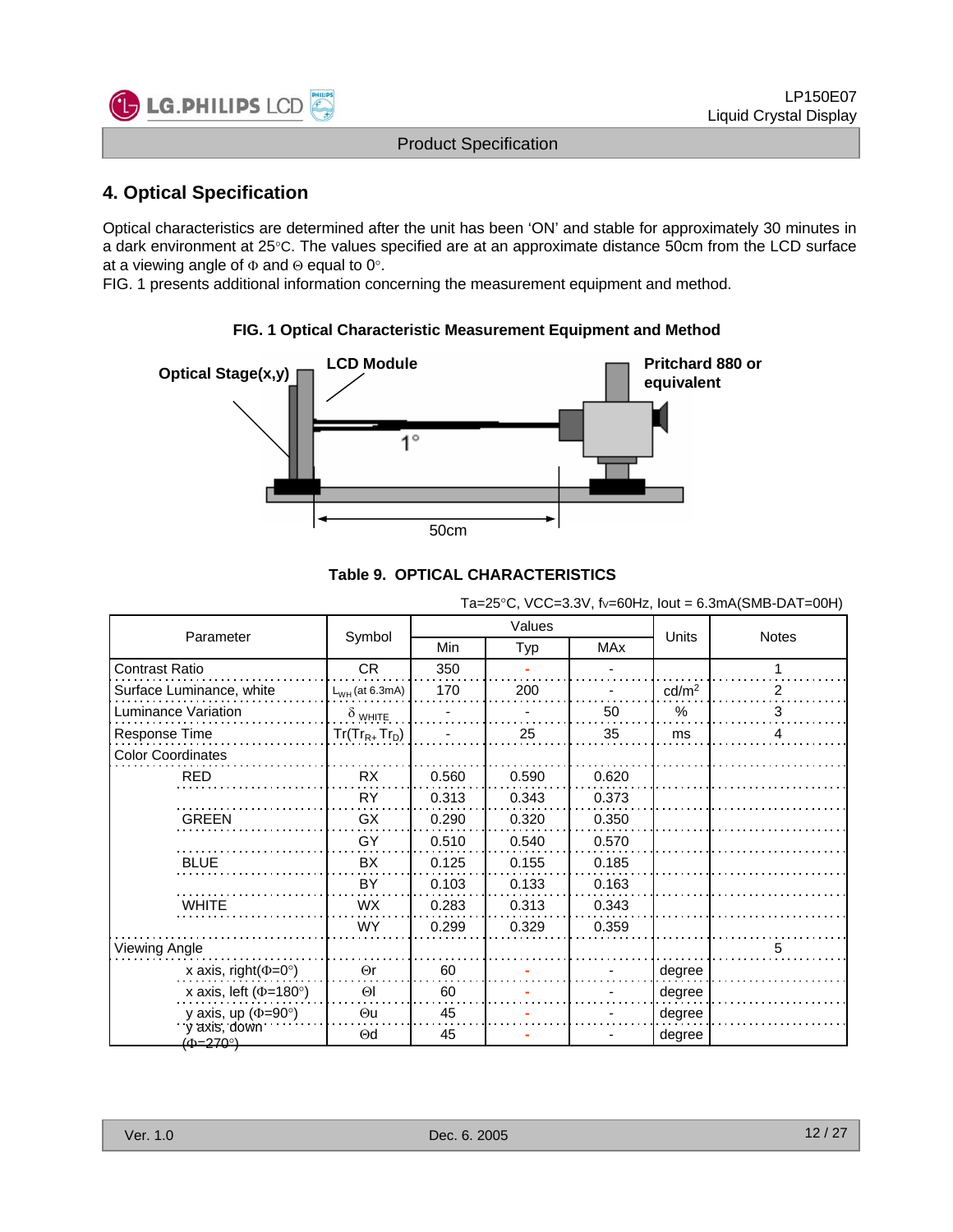

Note)

1. Contrast Ratio(CR) is defined mathematically as

Surface Luminance with all white pixels

Contrast Ratio =

Surface Luminance with all black pixels

2. Surface luminance is the average of 5 point across the LCD surface 50cm from the surface with all pixels displaying white. For more information see FIG 1.

 $L_{WH}$  = Average( $L_1, L_2, ... L_5$ )

3. The variation in surface luminance, The panel total variation ( $\delta_{WHITE}$ ) is determined by measuring L<sub>N</sub> at each test position 1 through 13 and then defined as followed numerical formula. For more information see FIG 2.

$$
\delta_{\text{WHITE}} = \frac{\text{Maximum}(L_1, L_2, \dots L_{13}) - \text{Minimum}(L_1, L_2, \dots L_{13})}{\text{Maximum}(L_1, L_2, \dots L_{13})} \times 100
$$

- 4. Response time is the time required for the display to transition from white to black (rise time,  $Tr_R$ ) and from black to white(Decay Time,  $Tr_D$ ). For additional information see FIG 3.
- 5. Viewing angle is the angle at which the contrast ratio is greater than 10. The angles are determined for the horizontal or x axis and the vertical or y axis with respect to the z axis which is normal to the LCD surface. For more information see FIG 4.

| 6. Gray scale specification | * $f_v = 60$ Hz |
|-----------------------------|-----------------|
|-----------------------------|-----------------|

| <b>Gray Level</b> | Luminance [%] (Typ) |  |  |  |  |
|-------------------|---------------------|--|--|--|--|
| L0                | 0.20                |  |  |  |  |
| I 7               | 0.65                |  |  |  |  |
| L <sub>15</sub>   | - 3.30              |  |  |  |  |
| L23               | 9.50                |  |  |  |  |
| L31               | 20.3                |  |  |  |  |
| L39               | - 35.4              |  |  |  |  |
| L47               | 53.0                |  |  |  |  |
| L <sub>55</sub>   | 79.3                |  |  |  |  |
| l 63              | 100                 |  |  |  |  |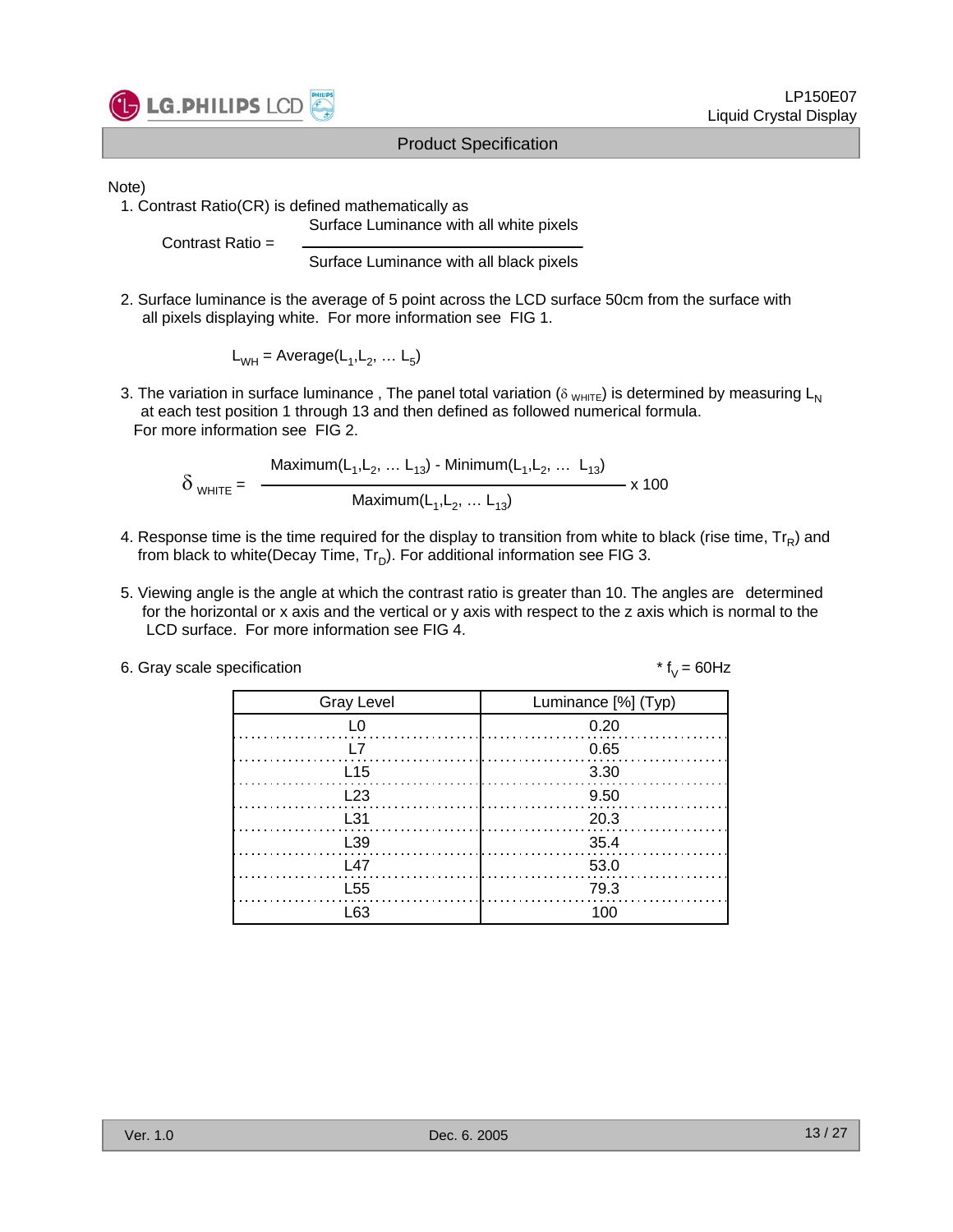

#### **FIG. 2 Luminance**

<measuring point for surface luminance & measuring point for luminance variation>



#### **FIG. 3 Response Time**

The response time is defined as the following figure and shall be measured by switching the input signal for "black" and "white".

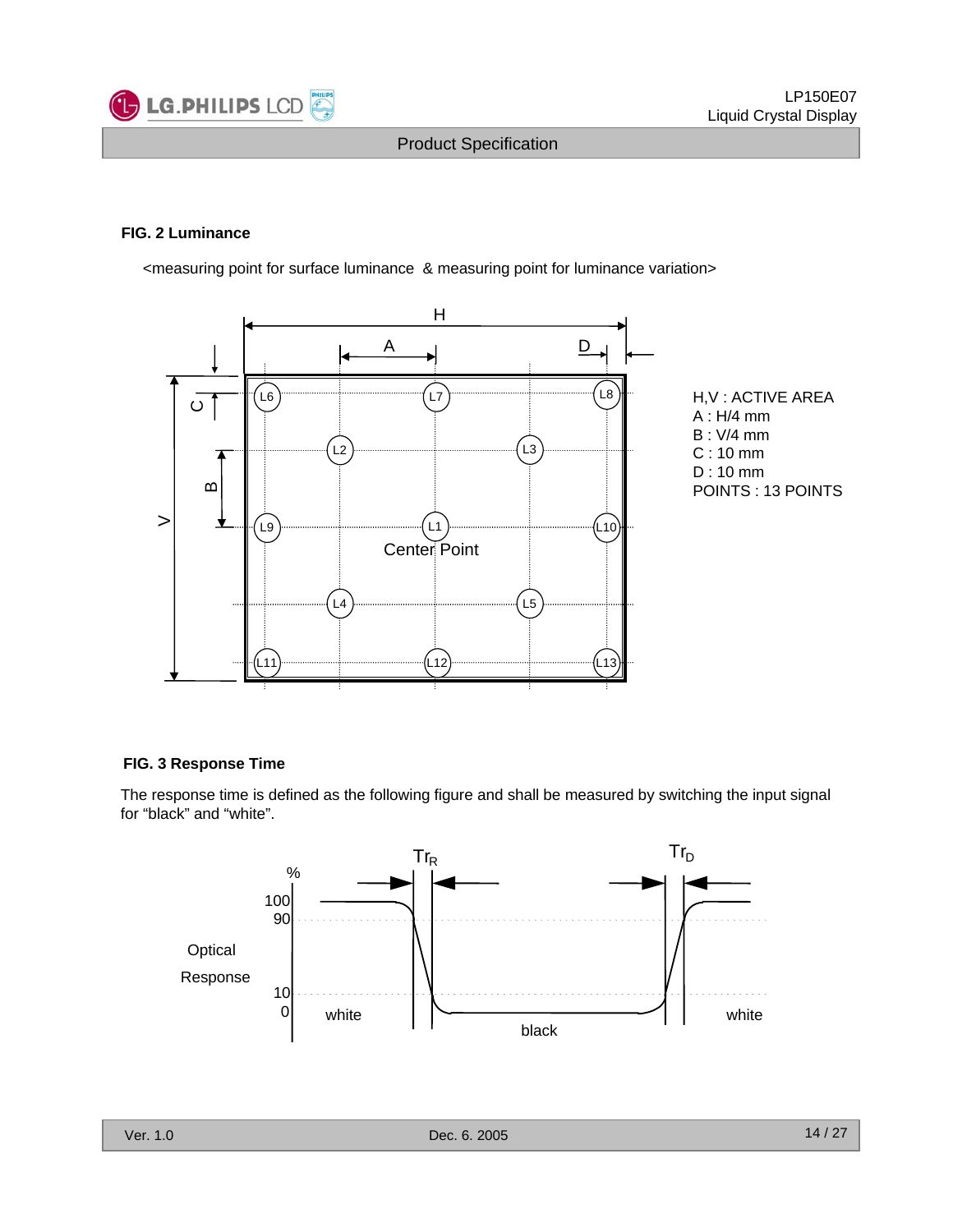

#### **FIG. 4 Viewing angle**



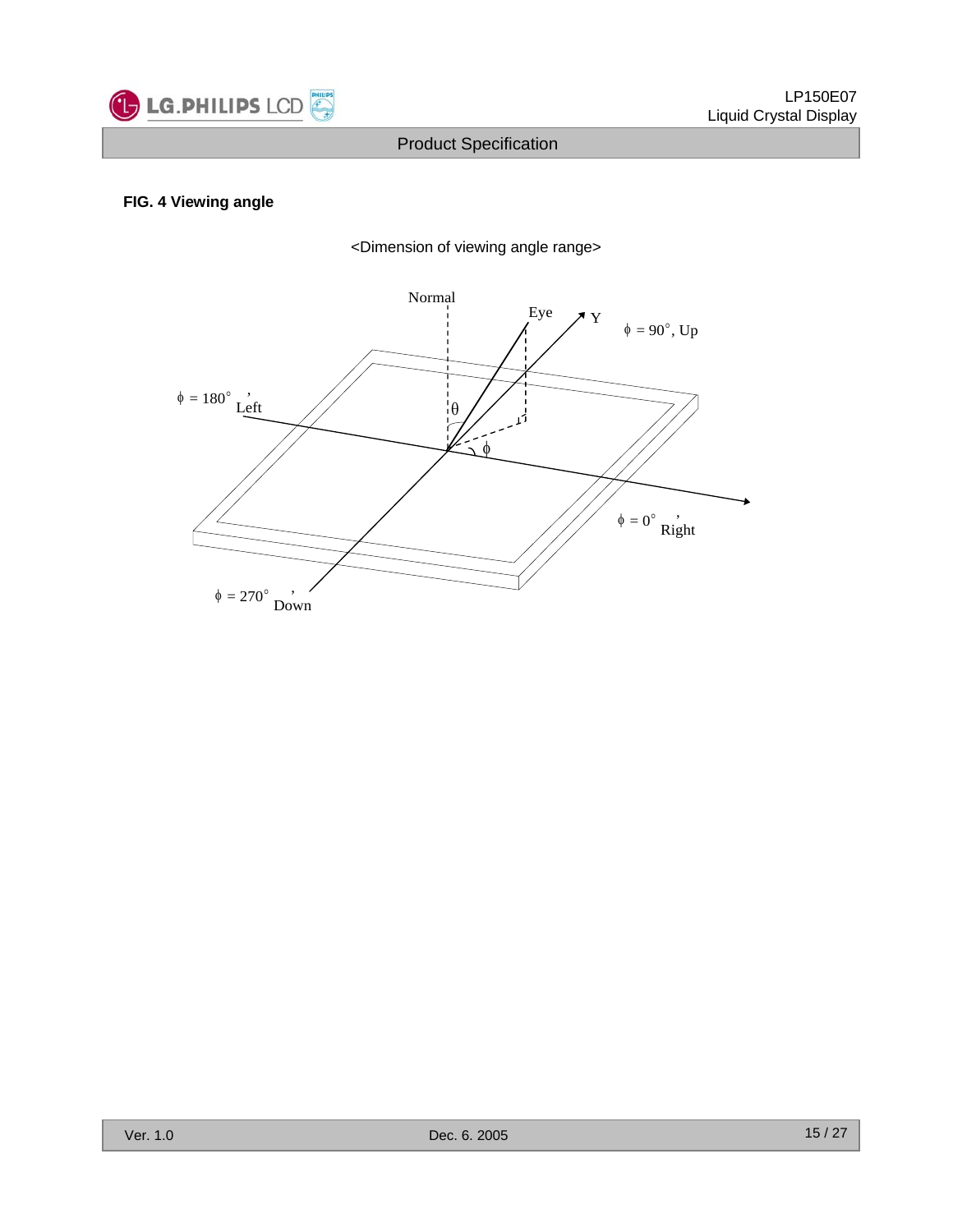

#### **5. Mechanical Characteristics**

The contents provide general mechanical characteristics for the model LP150E07(A3). In addition the figures in the next page are detailed mechanical drawing of the LCD.

|                          | Horizontal                                                      | $317.3 \pm 0.5$ mm |  |  |  |  |
|--------------------------|-----------------------------------------------------------------|--------------------|--|--|--|--|
| <b>Outline Dimension</b> | Vertical                                                        | $241.5 \pm 0.5$ mm |  |  |  |  |
|                          | Depth                                                           | 6.0mm(Max.)        |  |  |  |  |
| Bezel Area               | Horizontal                                                      | $307.5 \pm 0.5$ mm |  |  |  |  |
|                          | Vertical                                                        | $231.4 \pm 0.5$ mm |  |  |  |  |
|                          | Horizontal                                                      | 304.5 mm           |  |  |  |  |
| Active Display Area      | Vertical                                                        | 228.375 mm         |  |  |  |  |
| Weight                   | 575g (Max.) with inverter                                       |                    |  |  |  |  |
| <b>Surface Treatment</b> | Hard coating(3H)<br>Anti-glare treatment of the front polarizer |                    |  |  |  |  |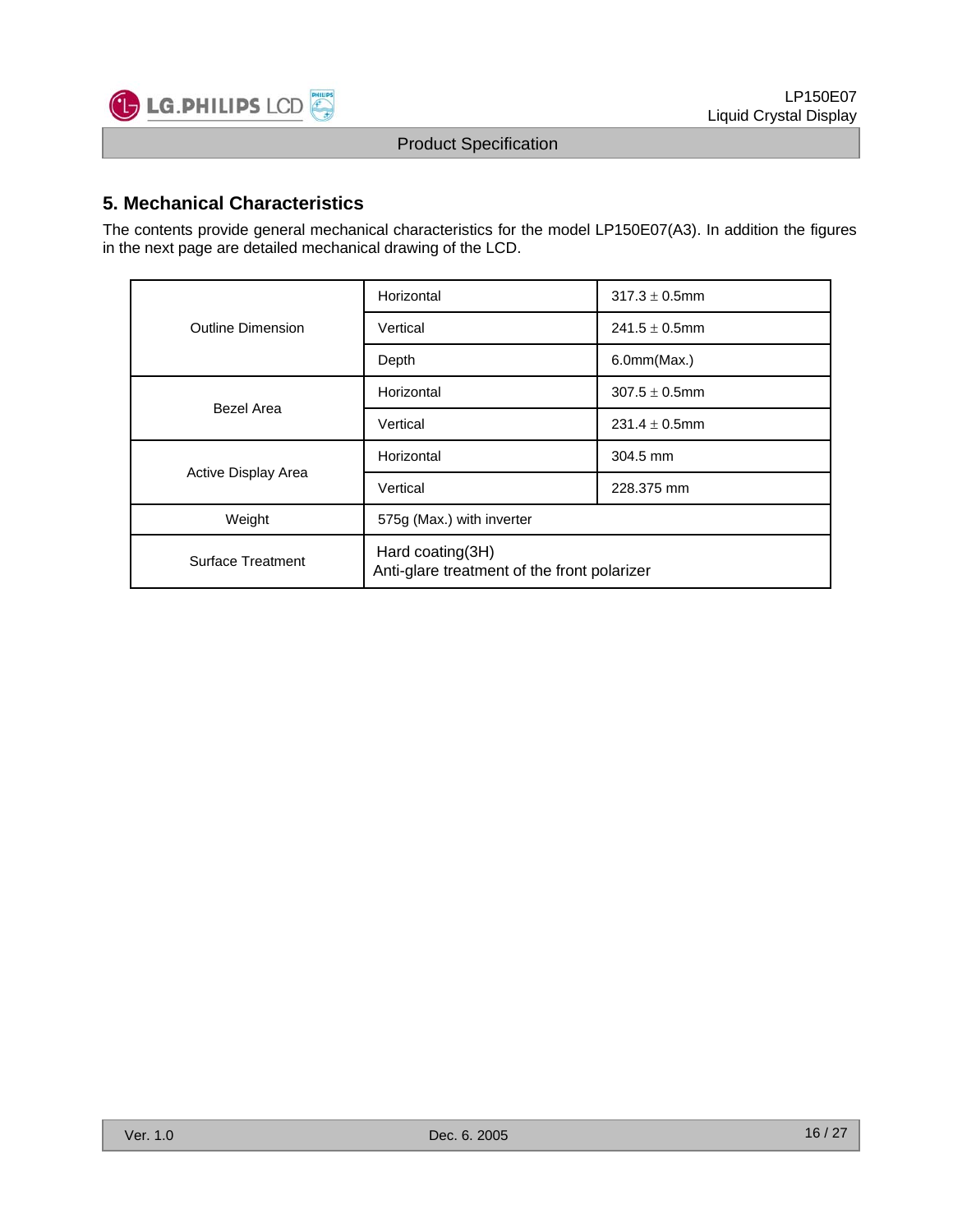

#### <FRONT VIEW> <https://www.matchmole.com/hotel/doint/filmm], General tolerance: ± 0.5mm

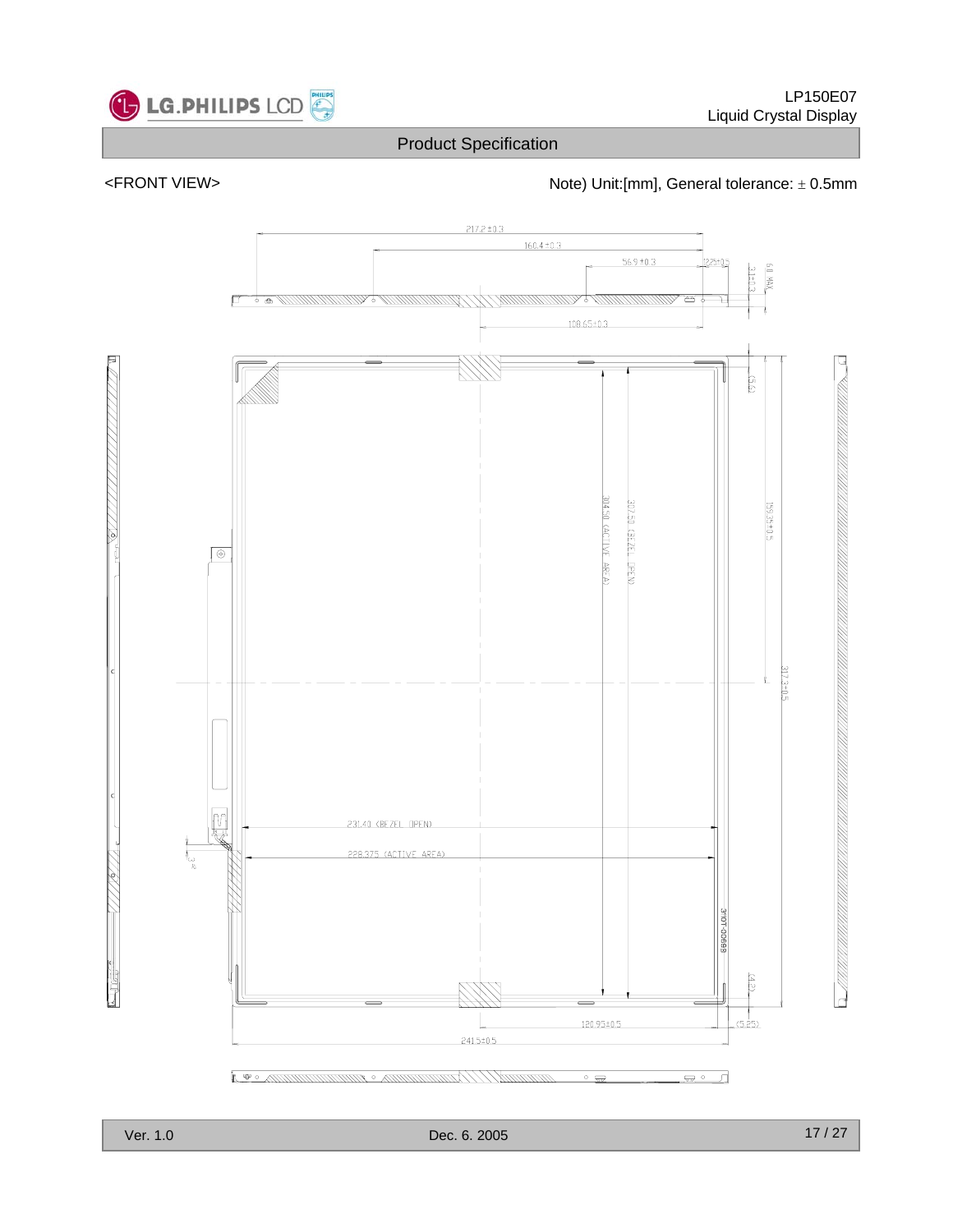

<REAR VIEW>  $\blacksquare$  Note) Unit:[mm], General tolerance:  $\pm$  0.5mm

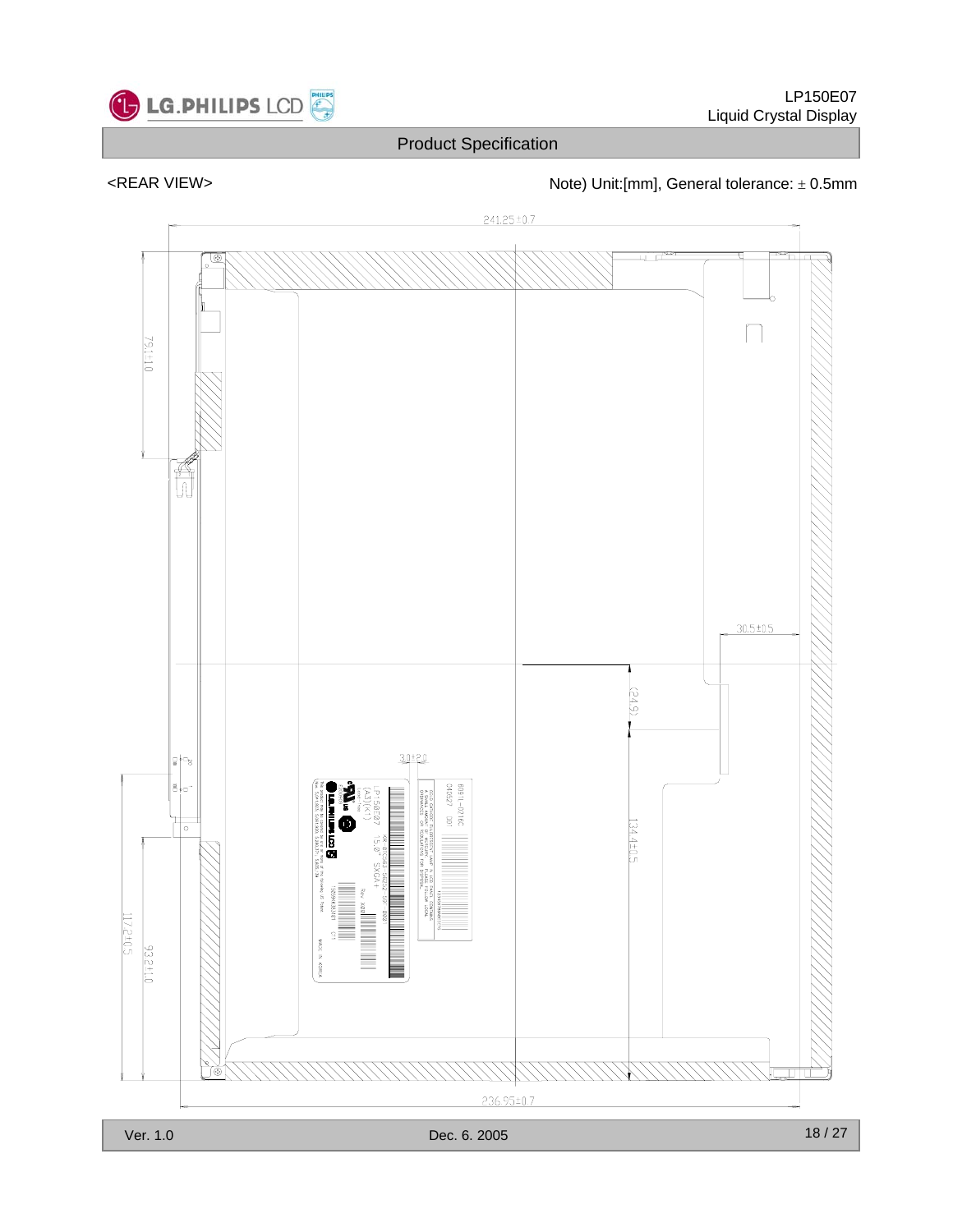

### [ DETAIL DESCRIPTION OF SIDE MOUNTING SCREW ]



\* Screw Length: Left and Right (Max: 2.5, Min: 2.0) \* Screw Torque : Max 2.0kgf cm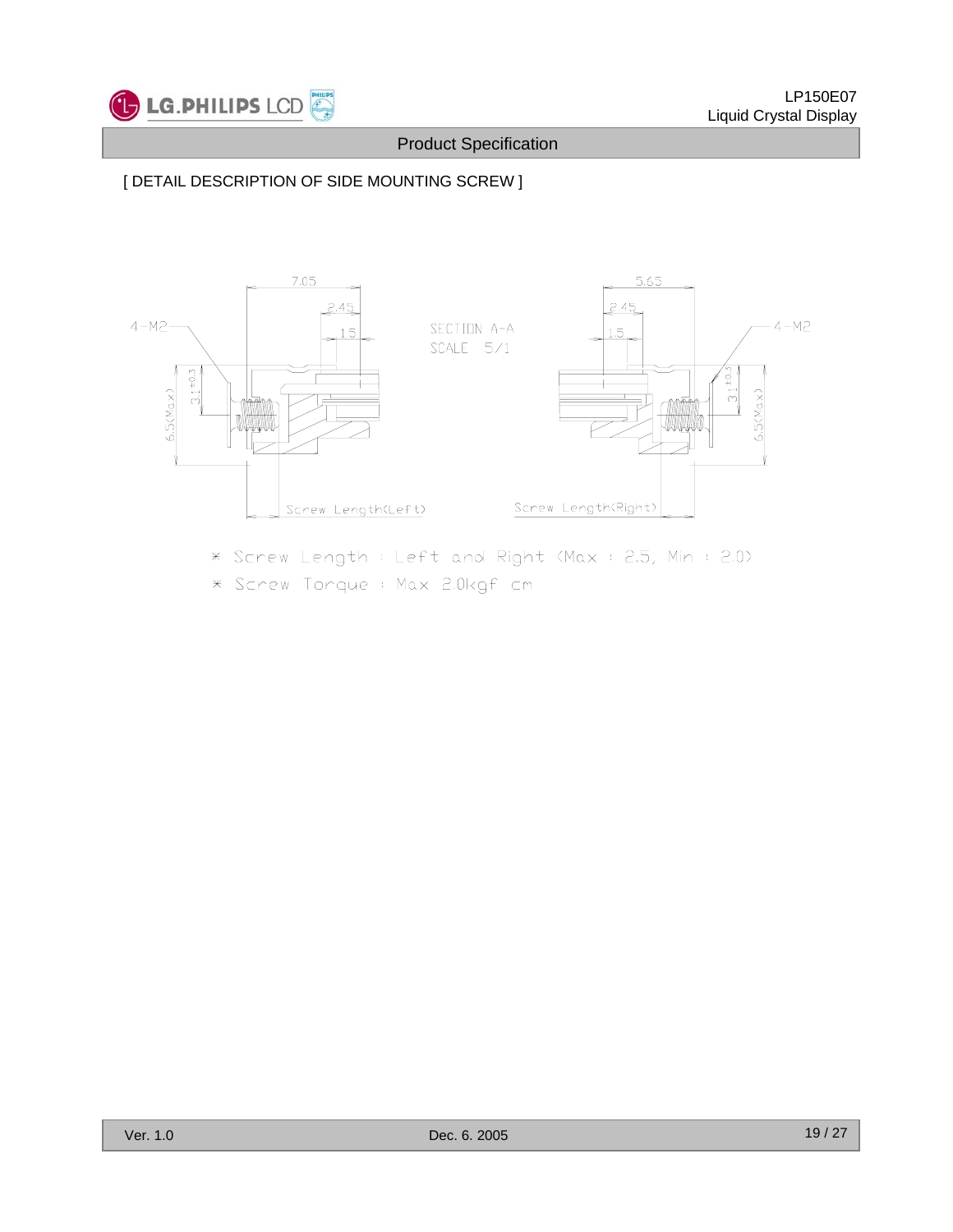

#### **6. Reliability**

Environment test condition

| No.            | <b>Test Item</b>                            | Conditions                                                                                       |  |  |  |  |  |
|----------------|---------------------------------------------|--------------------------------------------------------------------------------------------------|--|--|--|--|--|
| 1              | High temperature storage test               | Ta= $60^{\circ}$ C, 240h                                                                         |  |  |  |  |  |
| 2              | Low temperature storage test                | Ta= -20°C, 240h                                                                                  |  |  |  |  |  |
| 3              | High temperature operation test             | Ta= 50°C, 50%RH, 240h                                                                            |  |  |  |  |  |
| 4              | Low temperature operation test              | Ta= 0°C, 240h                                                                                    |  |  |  |  |  |
| 5              | Vibration test (non-operating)              | Sine wave, $10 \sim 500 \sim 10$ Hz, 1.5G, 0.37 oct/min<br>3 axis, 1 hour/axis                   |  |  |  |  |  |
| 6              | Shock test (non-operating)                  | Half sine wave, 180G, 2ms<br>one shock of each six faces(I.e. run 180G 2ms<br>for all six faces) |  |  |  |  |  |
| $\overline{7}$ | Altitude<br>operating<br>storage / shipment | $0 \sim 10,000$ feet (3,048m) 24Hr<br>0~40,000 feet (12,192m) 24Hr                               |  |  |  |  |  |

{ Result Evaluation Criteria }

There should be no change which might affect the practical display function when the display quality test is conducted under normal operating condition.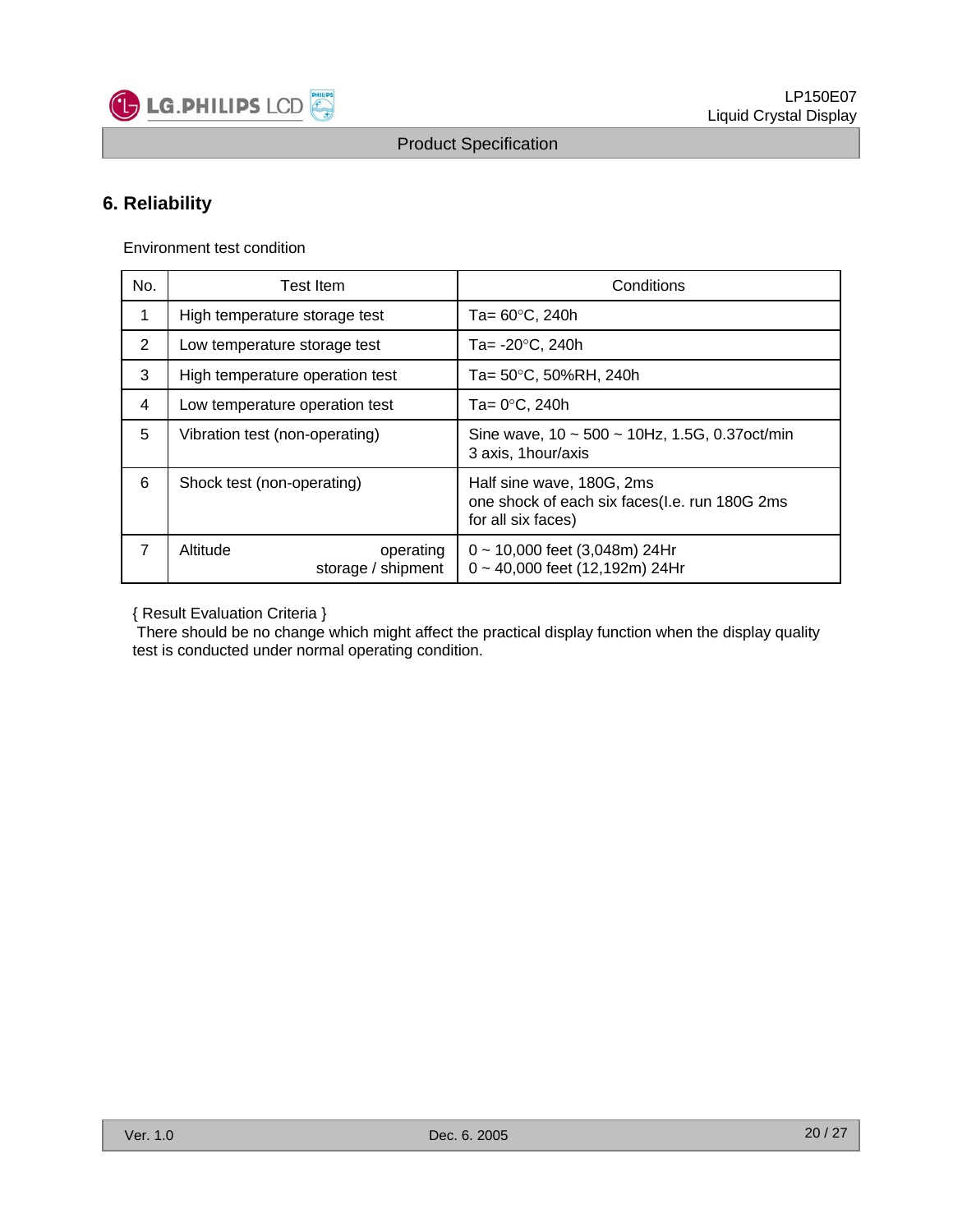

#### **7. International Standards**

#### **7-1. Safety**

a) UL 60950, Third Edition, Underwriters Laboratories, Inc., Dated Dec. 11, 2000. Standard for Safety of Information Technology Equipment, Including Electrical Business Equipment. b) CAN/CSA C22.2, No. 60950, Third Edition, Canadian Standards Association, Dec. 1, 2000. Standard for Safety of Information Technology Equipment, Including Electrical Business Equipment. c) EN 60950 : 2000, Third Edition

IEC 60950 : 1999, Third Edition

European Committee for Electrotechnical Standardization(CENELEC)

EUROPEAN STANDARD for Safety of Information Technology Equipment Including Electrical Business Equipment.

#### **7-2. EMC**

a) ANSI C63.4 "Methods of Measurement of Radio-Noise Emissions from Low-Voltage Electrical and Electrical Equipment in the Range of 9kHZ to 40GHz. "American National Standards Institute(ANSI), 1992

b) C.I.S.P.R "Limits and Methods of Measurement of Radio Interface Characteristics of Information Technology Equipment." International Special Committee on Radio Interference.

c) EN 55022 "Limits and Methods of Measurement of Radio Interface Characteristics of Information Technology Equipment." European Committee for Electrotechnical Standardization.(CENELEC), 1998 ( Including A1: 2000 )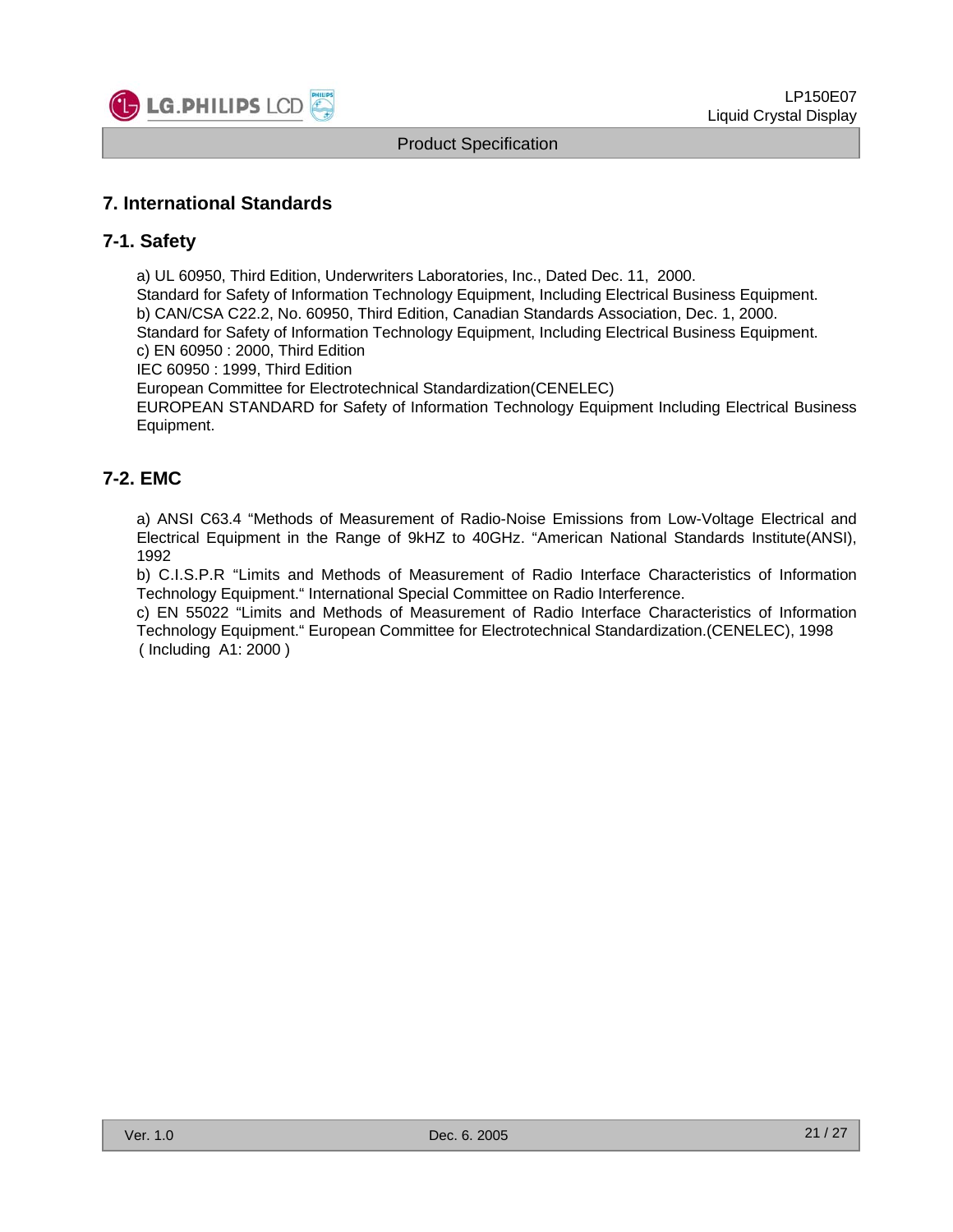

#### **8. Packing**

#### **8-1. Designation of Lot Mark**

a) Lot Mark



- A,B,C : Inch
- D : Year
- E : Month
- F : Panel Code
- G : Factory Code
- H : Assembly Code

I,J,K,L,M : Serial No

#### **Note**

1. Year

| Year | 97 | 98 | 99 | 2000 | 2001 | 2002 | 2003 | 2004 | 2005 | 2006   | 2007 |
|------|----|----|----|------|------|------|------|------|------|--------|------|
| Mark |    |    |    |      |      |      |      |      |      | ⌒<br>ı |      |

2. Month

| Month | Jan | -<br>⊦eb | Mar | Apr | May | Jun | Jul | Aug | Sep | Oct | Nov    | Dec |
|-------|-----|----------|-----|-----|-----|-----|-----|-----|-----|-----|--------|-----|
| Mark  |     | -        |     |     |     |     |     |     |     |     | D<br>◡ | ັ   |

#### 3. Panel Code

| Panel Code | P1 Factory | $\vert$ P2 Factory | P3 Factory | . P4 Factory | P5 Factory | Hydis Panel |
|------------|------------|--------------------|------------|--------------|------------|-------------|
| Mark       |            |                    |            |              |            |             |

#### 4. Factory Code

| <b>Factory Code</b> | <b>LPL Gumi</b> | <b>LPL Nanjing</b> |
|---------------------|-----------------|--------------------|
| Mark                |                 |                    |

#### 5. Serial No

| Serial No. | l ~ 99,999      | 100,000 $\sim$                 |
|------------|-----------------|--------------------------------|
| Mark       | $00001 - 99999$ | $A0001 - A9999, - - -$ , Z9999 |

#### b) Location of Lot Mark

Serial NO. is printed on the label. The label is attached to the backside of the LCD module. This is subject to change without prior notice.

#### **8-2. Packing Form**

- a) Package quantity in one box : 12 pcs
- b) Box Size : 372mm × 317mm × 308mm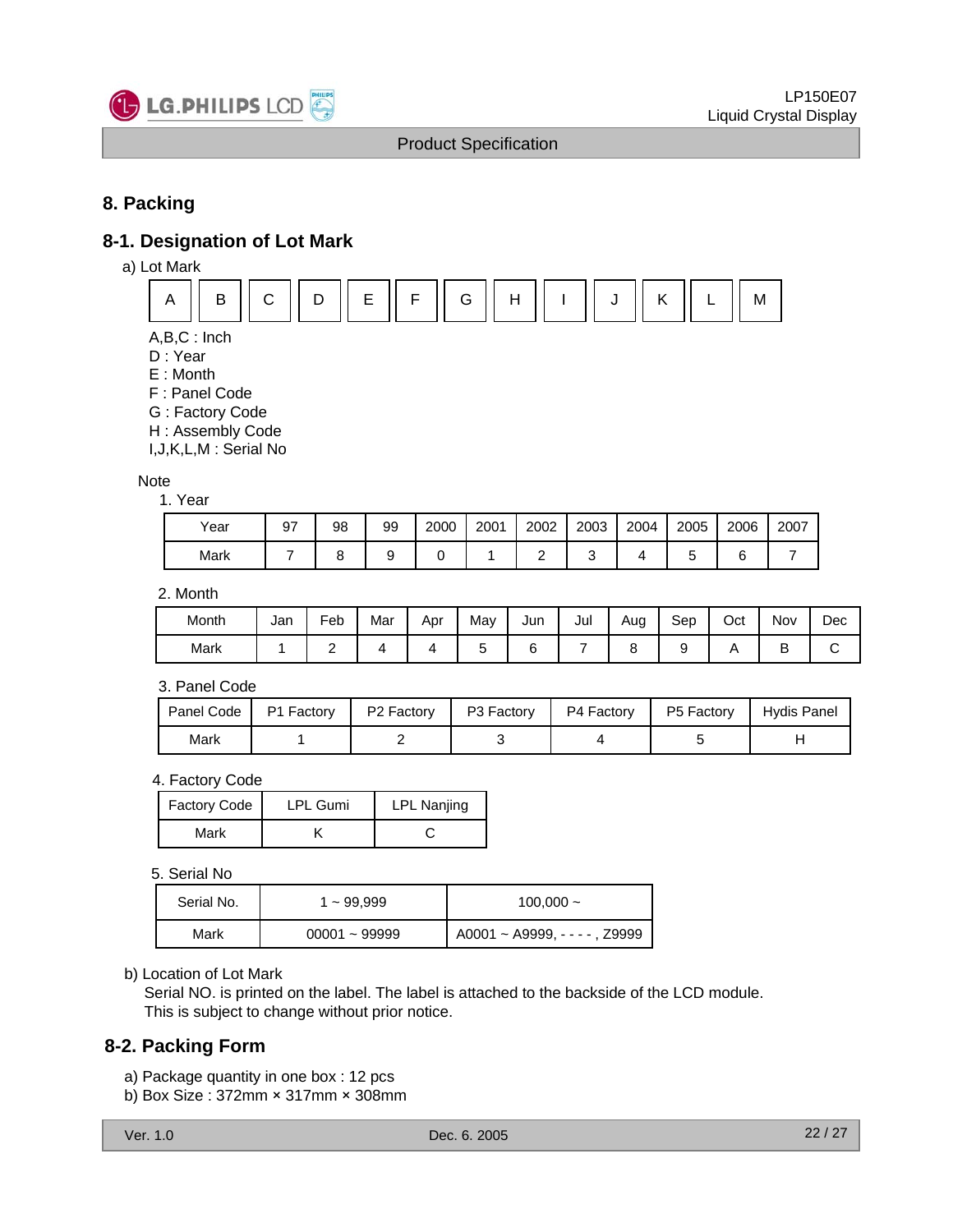

#### **9. PRECAUTIONS**

Please pay attention to the followings when you use this TFT LCD module.

#### **9-1. MOUNTING PRECAUTIONS**

- (1) You must mount a module using holes arranged in four corners or four sides.
- (2) You should consider the mounting structure so that uneven force (ex. Twisted stress) is not applied to the module. And the case on which a module is mounted should have sufficient strength so that external force is not transmitted directly to the module.
- (3) Please attach the surface transparent protective plate to the surface in order to protect the polarizer. Transparent protective plate should have sufficient strength in order to the resist external force.
- (4) You should adopt radiation structure to satisfy the temperature specification.
- (5) Acetic acid type and chlorine type materials for the cover case are not desirable because the former generates corrosive gas of attacking the polarizer at high temperature and the latter causes circuit break by electro-chemical reaction.
- (6) Do not touch, push or rub the exposed polarizers with glass, tweezers or anything harder than HB pencil lead. And please do not rub with dust clothes with chemical treatment. Do not touch the surface of polarizer for bare hand or greasy cloth.(Some cosmetics are detrimental to the polarizer.)
- (7) When the surface becomes dusty, please wipe gently with absorbent cotton or other soft materials like chamois soaks with petroleum benzene. Normal-hexane is recommended for cleaning the adhesives used to attach front / rear polarizers. Do not use acetone, toluene and alcohol because they cause chemical damage to the polarizer.
- (8) Wipe off saliva or water drops as soon as possible. Their long time contact with polarizer causes deformations and color fading.
- (9) Do not open the case because inside circuits do not have sufficient strength.

#### **9-2. OPERATING PRECAUTIONS**

- (1) The spike noise causes the mis-operation of circuits. It should be lower than following voltage : V=± 200mV(Over and under shoot voltage)
- (2) Response time depends on the temperature.(In lower temperature, it becomes longer.)
- (3) Brightness depends on the temperature. (In lower temperature, it becomes lower.) And in lower temperature, response time(required time that brightness is stable after turned on) becomes longer.
- (4) Be careful for condensation at sudden temperature change. Condensation makes damage to polarizer or electrical contacted parts. And after fading condensation, smear or spot will occur.
- (5) When fixed patterns are displayed for a long time, remnant image is likely to occur.
- (6) Module has high frequency circuits. Sufficient suppression to the electromagnetic interference shall be done by system manufacturers. Grounding and shielding methods may be important to minimized the interference.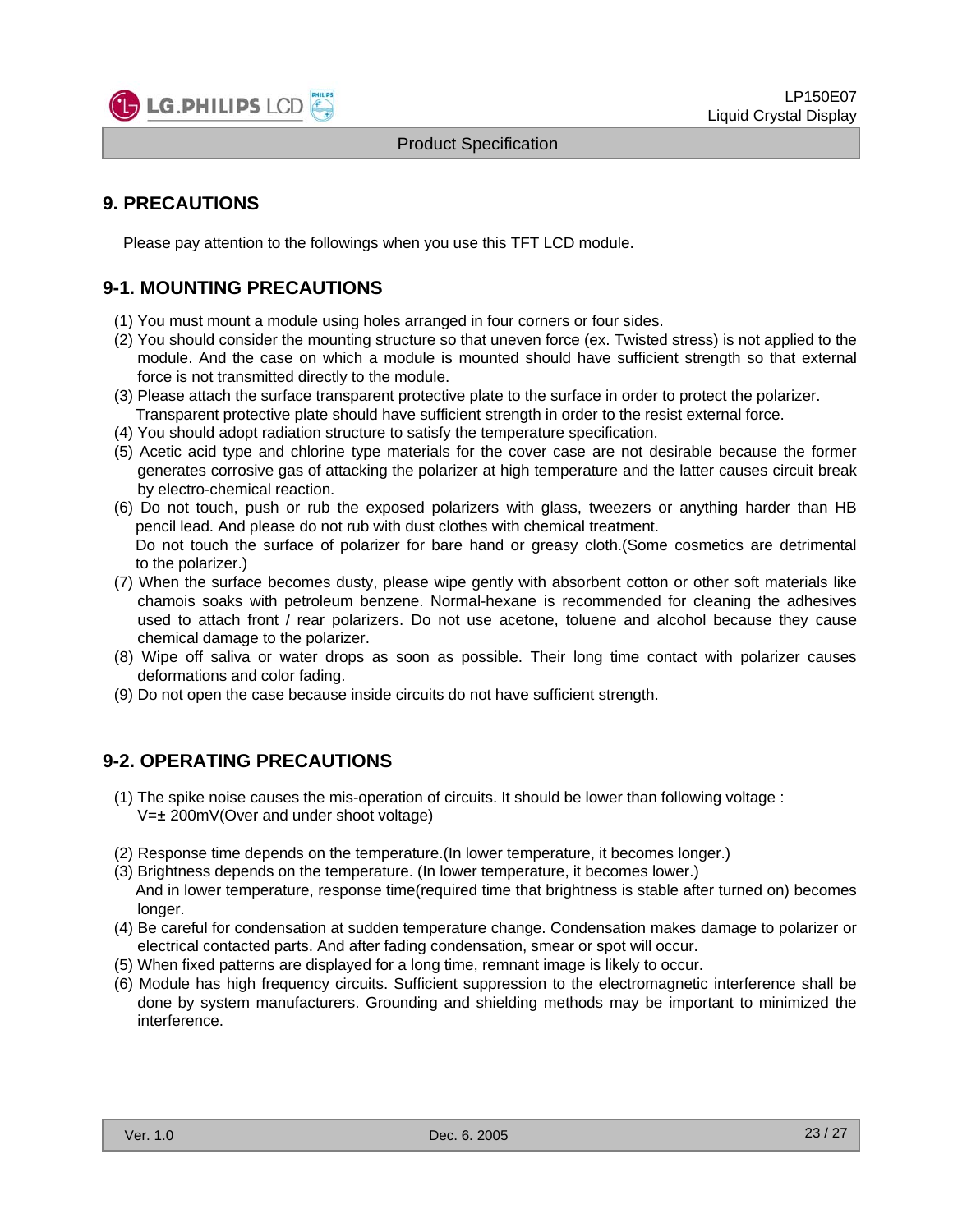

#### **9-3. ELECTROSTATIC DISCHARGE CONTROL**

Since a module is composed of electronic circuits, it is not strong to electrostatic discharge. Make certain that treatment persons are connected to ground through wrist band etc. And don't touch interface pin directly.

#### **9-4. PRECAUTIONS FOR STRONG LIGHT EXPOSURE**

Strong light exposure causes degradation of polarizer and color filter.

#### **9-5. STORAGE**

When storing modules as spares for a long time, the following precautions are necessary.

- (1) Store them in a dark place. Do not expose the module to sunlight or fluorescent light. Keep the temperature between 5°C and 35°C at normal humidity.
- (2) The polarizer surface should not come in contact with any other object. It is recommended that they be stored in the container in which they were shipped.

#### **9-6. HANDLING PRECAUTIONS FOR PROTECTION FILM**

- (1) The protection film is attached to the bezel with a small masking tape. When the protection film is peeled off, static electricity is generated between the film and polarizer. This should be peeled off slowly and carefully by people who are electrically grounded and with well ion-blown equipment or in such a condition, etc.
- (2) When the module with protection film attached is stored for a long time, sometimes there remains a very small amount of glue still on the bezel after the protection film is peeled off.
- (3) You can remove the glue easily. When the glue remains on the bezel surface or its vestige is recognized, please wipe them off with absorbent cotton waste or other soft material like chamois soaked with normal-hexane.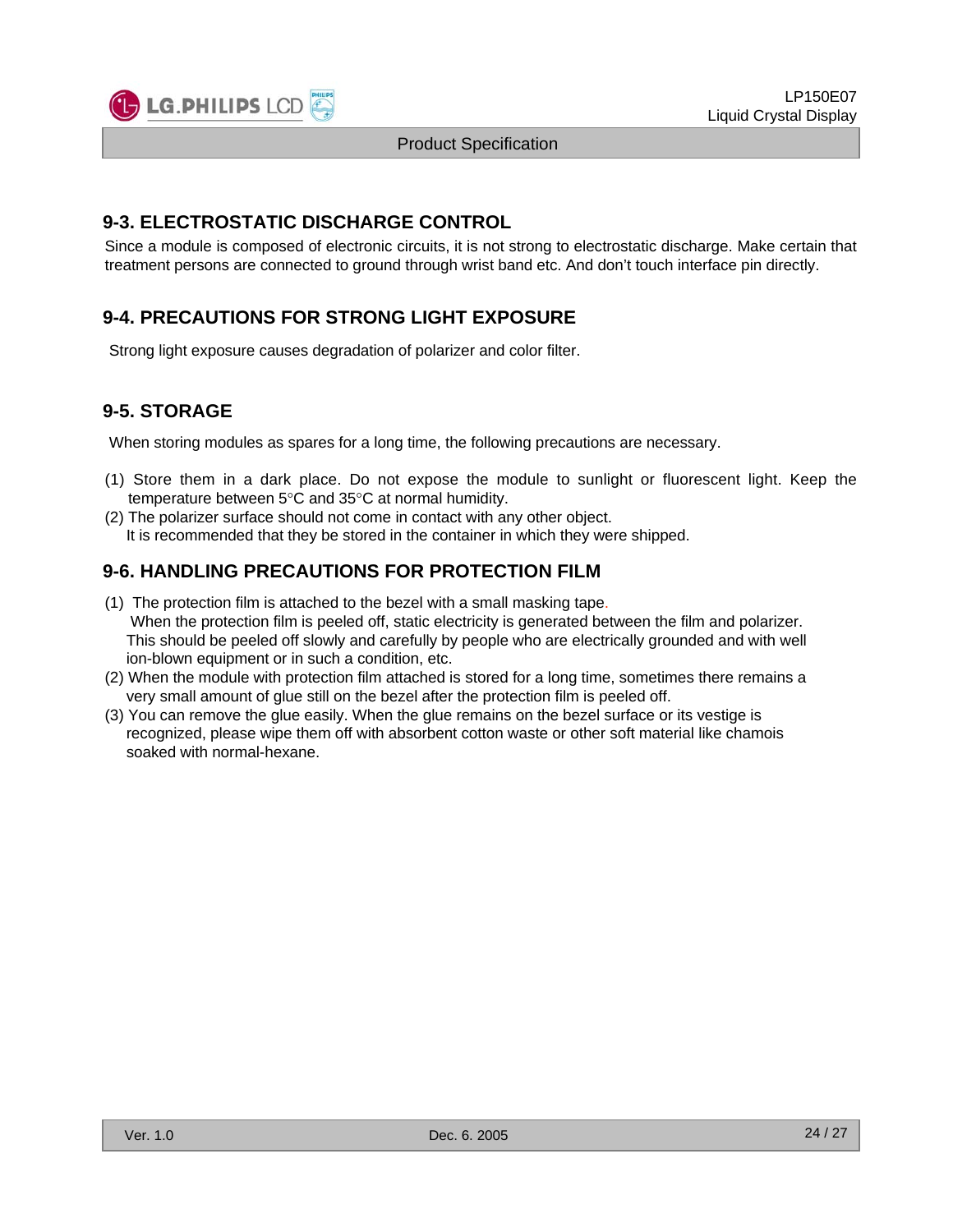

# **APPENDIX A. Enhanced Extended Display Identification Data (EEDIDTM) 1/3**

| Byte#               | Byte#            |                                                      |                     | Value                            | Value                  |                      |
|---------------------|------------------|------------------------------------------------------|---------------------|----------------------------------|------------------------|----------------------|
| (decimal)           | (HEX)            | <b>Field Name and Comments</b>                       |                     | (HEX)                            | (binary)               |                      |
| $\Omega$            | $\infty$         | <b>Header</b>                                        | 0                   | $\mathbf 0$                      | 0000 0000              |                      |
| $\mathbf{1}$        | 01               | <b>Header</b>                                        | E                   | E                                | 1111 1111              |                      |
| $\mathfrak{p}$      | 02               | Header                                               | F                   | F                                | 1111 1111              |                      |
| 3                   | Q3               | Header                                               | F.                  | $\mathsf{F}$                     | 1111 1111              | Header               |
| 4                   | 04               | Header                                               | F.                  | E                                | 1111 1111              |                      |
| 5                   | 0 <sub>5</sub>   | Header                                               | F.<br>F             | E                                | 1111 1111              |                      |
| 6                   | 06               | <b>Header</b>                                        |                     | F                                | 1111 1111              |                      |
| $\overline{7}$<br>8 | 07               | Header                                               | $\Omega$            | $\Omega$<br>$\overline{2}$       | 0000 0000              |                      |
|                     | 08               | FISA manufacturer code(3 Character ID) = I PL        | $\overline{3}$<br>0 | $\mathsf{C}$                     | 0011 0010              |                      |
| 9                   | 09               | <b>Compressed ASCII</b>                              |                     |                                  | 0000 1100              |                      |
| 10                  | 0A               | Panel Supplier Reserved - Product code               | 0                   | 0                                | 0000 0000              |                      |
| 11                  | 0B               | (Hex. LSB first)                                     | 0                   | $\pmb{0}$                        | 0000 0000              |                      |
| 12                  | ОC               | LCD Module Serial No. = 0 (If not used)              | 0                   | $\mathbf 0$                      | 0000 0000              | Vender/              |
| 13                  | 0 <sub>D</sub>   | LCD Module Serial No. = 0 (If not used)              | $\mathsf 0$         | $\mathbf 0$                      | 0000 0000              | <b>Product ID</b>    |
| 14                  | 0E               | LCD Module Serial No. = 0 (If not used)              | 0                   | 0                                | 0000 0000              |                      |
| 15                  | 0F               | LCD Module Serial No. = 0 (If not used)              | 0                   | 0                                | 0000 0000              |                      |
| 16                  | 10 <sup>10</sup> | Week of Manufacture $= 00$                           | 0                   | 0                                | 0000 0000              |                      |
| 17                  | 11               | Year of Manufacture = 2005                           | 0                   | F                                | 0000 1111              |                      |
| 18                  | 12               | FDID Structure version $# = 1$                       | $\Omega$            | $\mathbf{1}$                     | 0000 0001              | <b>EDID Version/</b> |
| 19                  | 13 <sup>13</sup> | FDID Revision $# = 3$                                | $\Omega$            | 3                                | 0000 0011              | Revision             |
| 20                  | 14               | Video Input Definition = Digital I/ P non TMDS CRGB. | 8                   | $\Omega$                         | 1000 0000              |                      |
| 21                  | 15               | Max H image $size(cm) = 30.45cm(30)$                 | $\overline{1}$      | E                                | 0001 1110              | <b>Display</b>       |
| 22                  | 16               | Max V image size $(cm) = 22.8375cm(23)$              | $\mathbf{1}$        | $\overline{7}$                   | 0001 0111              | Parameter            |
| 23                  | 17               | Display gamma = $2.20$                               | $\overline{7}$      | 8                                | 0111 1000              |                      |
| 24                  | 18               | Feature support(DPMS) = Active off RGB Color         | $\Omega$            | A                                | 0000 1010              |                      |
| 25                  | 19               | Red/Green low Bits                                   | $\overline{3}$      | $\mathsf{C}$                     | 0011 1100              |                      |
| 26                  | 1A               | <b>Blue/ White Low Bits</b>                          | 8                   | $\overline{0}$                   | 1000 0000              |                      |
| 27<br>28            | 1B<br>1C         | Red X<br>$Rx = 0.590$<br>Red Y<br>$Ry = 0.343$       | $\overline{9}$<br>5 | $\overline{L}$<br>$\overline{7}$ | 1001 0111<br>0101 0111 |                      |
| 29                  | 1 <sub>D</sub>   | Green X<br>$Gx = 0.320$                              | 5                   | $\overline{1}$                   | 0101 0001              | Color                |
| 30                  | 1F               | Green Y<br>$Gv = 0.540$                              | 8                   | $\overline{\mathsf{A}}$          | 1000 1010              | Characteristic       |
| 31                  | 1F               | Blue X<br>$Rx = 0.155$                               | $\overline{2}$      | $\overline{7}$                   | 0010 0111              |                      |
| 32                  | 20               | Blue Y<br>$Bv = 0.133$                               | $\overline{2}$      | $\overline{2}$                   | 0010 0010              |                      |
| 33                  | 21               | White X<br>$Wk = 0.313$                              | $\overline{5}$      | $\Omega$                         | 0101 0000              |                      |
| 34                  | 22               | White Y<br>$W = 0.329$                               | 5                   | $\overline{\mathbf{4}}$          | 0101 0100              |                      |
| 35                  | 23               | Established Timing $I = 00h$ (If not used)           | $\overline{0}$      | $\mathbf 0$                      | 0000 0000              | Established          |
| 36                  | 24               | Established Timing II = 00h(If not used)             | $\mathsf 0$         | $\mathbf 0$                      | 0000 0000              | <b>Timings</b>       |
| 37                  | 25               | Manufacturer's Timings = 00h(If not used)            | $\Omega$            | $\Omega$                         | 0000 0000              |                      |
| 38                  | 26               | Standard Timing Identification 1 was not used        | $\overline{0}$      | $\mathbf{1}$                     | 0000 0001              |                      |
| 39                  | 27               | Standard Timing Identification 1 was not used        | 0                   | $\mathbf{1}$                     | 0000 0001              |                      |
| 40                  | 28               | Standard Timing Identification 2 was not used        | 0                   | $\mathbf{1}$                     | 0000 0001              |                      |
| 41                  | 29               | Standard Timing Identification 2 was not used        | $\overline{0}$      | $\mathbf{1}$                     | 0000 0001              |                      |
| 42                  | 2A               | Standard Timing Identification 3 was not used        | $\overline{0}$      | $\overline{1}$                   | 0000 0001              |                      |
|                     |                  |                                                      | $\overline{0}$      | $\overline{1}$                   | 0000 0001              |                      |
| 43                  | 2B               | Standard Timing Identification 3 was not used        |                     | $\mathbf{1}$                     |                        |                      |
| 44                  | 2C               | Standard Timing Identification 4 was not used        | $\pmb{0}$           |                                  | 0000 0001              | <b>Standard</b>      |
| 45                  | 2D               | Standard Timing Identification 4 was not used        | $\overline{0}$      | $\overline{1}$                   | 0000 0001              | <b>Timing ID</b>     |
| 46                  | 2E               | Standard Timing Identification 5 was not used        | 0                   | $\mathbf{1}$                     | 0000 0001              |                      |
| 47                  | 2F               | Standard Timing Identification 5 was not used        | $\overline{0}$      | $\mathbf{1}$                     | 0000 0001              |                      |
| 48                  | 30               | Standard Timing Identification 6 was not used        | 0                   | $\mathbf{1}$                     | 0000 0001              |                      |
| 49                  | 31               | Standard Timing Identification 6 was not used        | 0                   | $\mathbf{1}$                     | 0000 0001              |                      |
| 50                  | 32               | Standard Timing Identification 7 was not used        | 0                   | $\mathbf{1}$                     | 0000 0001              |                      |
| 51                  | 33               | Standard Timing Identification 7 was not used        | $\overline{0}$      | $\overline{1}$                   | 0000 0001              |                      |
| 52                  | 34               | Standard Timing Identification 8 was not used        | $\mathsf 0$         | $\mathbf{1}$                     | 0000 0001              |                      |
| 53                  | 35               | Standard Timing Identification 8 was not used        | $\Omega$            |                                  | 0000 0001              |                      |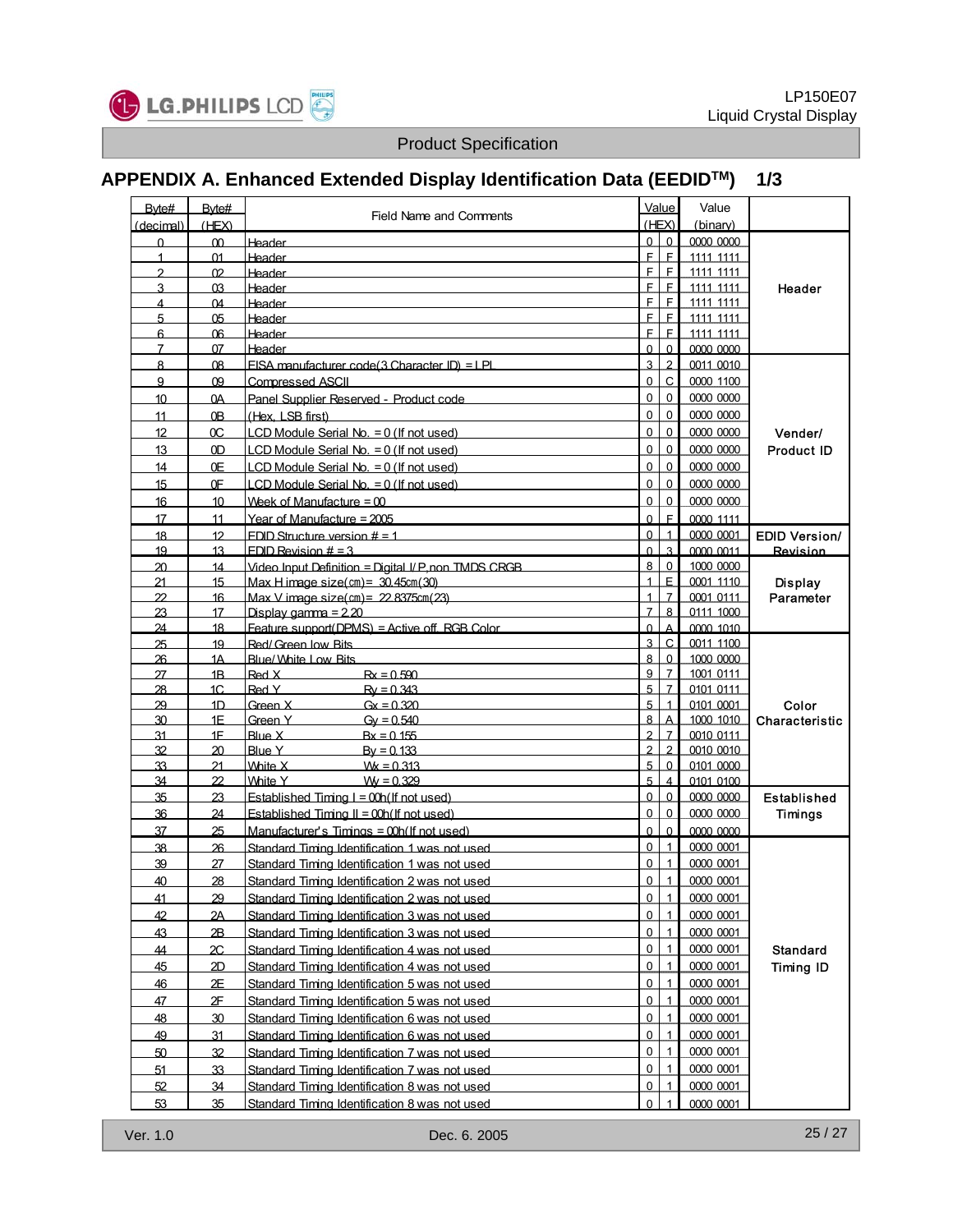

# **APPENDIX A. Enhanced Extended Display Identification Data (EEDIDTM) 2/3**

| Byte#           | Byte# | <b>Field Name and Comments</b>                                                       |                         | Value                   | Value                  |                    |
|-----------------|-------|--------------------------------------------------------------------------------------|-------------------------|-------------------------|------------------------|--------------------|
| (decimal)       | (HEX) |                                                                                      |                         | (HEX)                   | (binary)               |                    |
| 54              | 36    | Pixel Clock/ 10,000 (LSB)                                                            | $\overline{3}$          | $\Omega$                | 0011 0000              |                    |
| 55              | 37    | Pixel Clock/10,000 (MSB) / 1400 x 1050 @ 60Hz pixel clock = 54.00Mlz                 | $\mathfrak{p}$          | $\overline{\mathsf{A}}$ | 0010 1010              |                    |
| 56              | 38    | Horizontal Active = 1400 pixels                                                      | $\overline{7}$          | 8                       | 0111 1000              |                    |
| 57              | 39    | Horizontal Blanking = 280 pixels                                                     | $\mathbf{1}$            | $\mathbf{8}$            | 0001 1000              |                    |
| 58              | 3A    | Horizontal Active: Horizontal Blanking                                               | 5                       | $\overline{1}$          | 0101 0001              |                    |
| 59              | 3B    | Vertical Avtive = 1050 lines                                                         | $\overline{1}$          | А                       | 0001 1010              |                    |
| 60              | 3C    | Vertical Blanking = 21 lines                                                         | $\overline{1}$          | $\overline{5}$          | 0001 0101              |                    |
| 61              | 3D    | Vertical Active · Vertical Blanking                                                  | $\overline{\mathbf{4}}$ | $\Omega$                | 0100 0000              | Timing             |
| 62              | 3F    | Horizontal Sync. Offset = $40$ pixels                                                | $\overline{2}$          | $\mathbf{B}$            |                        | <b>Descriptor</b>  |
| 63              | 3F    | Horizontal Sync Pulse Width = 120 nixels                                             | $\overline{7}$          | $\mathbf{8}$            | 0010 1000<br>0111 1000 | #1                 |
| 64              | 40    | Vertical Sync Offset = $3$ lines $\cdot$ Sync Wdth = $9$ lines                       | $\overline{3}$          | 9                       |                        |                    |
| 65              |       |                                                                                      |                         | $\Omega$                | 0011 1001              |                    |
|                 | 41    | Horizontal Vertical Sync Offset/Width upper 2bits = 0                                | $\Omega$                |                         | 0000 0000              |                    |
| 66              | 42    | Horizontal Image Size = $304.5$ mm $(305)$                                           | $\overline{3}$          | $\mathbf{1}$            | 0011 0001              |                    |
| 67              | 43    | Vertical Image Size = $228.375$ mm $(228)$                                           | E                       | $\overline{4}$          | 1110 0100              |                    |
| 68              | 44    | Horizontal & Vertical Image Size                                                     | $\overline{1}$          | $\Omega$                | 0001 0000              |                    |
| 69              | 45    | Horizontal Border = $0$                                                              | $\Omega$                | $\Omega$                | 0000 0000              |                    |
| 70              | 46    | Vertical Border = $0$                                                                | $\Omega$                | $\Omega$                | <u>നന നന</u>           |                    |
| 71              | 47    | Non- interlaced, Normal display, no stereo, Digital separate sync, H/V pol negatives | 1                       | 8                       | 0001 1000              |                    |
| 72              | 48    | Pixel Clock/ 10,000 (I SB)                                                           | $\overline{3}$          | $\Omega$                | 0011 0000              |                    |
| 73              | 49    | Pixel Clock/ 10,000 (MSB) / 1400 x 1050 @ 60Hz pixel clock = 54 00MHz                | $\overline{2}$          | $\overline{\mathsf{A}}$ | 0010 1010              |                    |
| 74              | 4A    | Horizontal Active = 1400 pixels                                                      | $\overline{7}$          | $\mathbf{8}$            | 0111 1000              |                    |
| 75              | 4B    | Horizontal Blanking = 280 nixels                                                     | $\overline{1}$          | $\mathbf{8}$            | 0001 1000              |                    |
| 76              | 4C.   | Horizontal Active : Horizontal Blanking                                              | 5                       | $\overline{1}$          | 0101 0001              |                    |
| $\overline{77}$ | 4D    | Vertical Avtive = 1050 lines                                                         | $\mathbf{1}$            | $\overline{\mathsf{A}}$ | 0001 1010              |                    |
| 78              | 4E    | Vertical Blanking = 21 lines                                                         | $\mathbf{1}$            | $\overline{5}$          | 0001 0101              |                    |
| 79              | 4F    | Vertical Active : Vertical Blanking                                                  | $\overline{\mathbf{4}}$ | $\Omega$                | 0100 0000              | Timing             |
| 80              | 50    | Horizontal Sync. Offset = $40$ pixels                                                | $\overline{2}$          | $\mathbf{8}$            | 0010 1000              | <b>Description</b> |
| 81              | 51    | Horizontal Sync Pulse Wdth = 120 nixels                                              | $\overline{7}$          | $\mathbf{8}$            | 0111 1000              | #2                 |
| 82              | 52    | Vertical Sync Offset = $3$ lines $\cdot$ Sync Wdth = $9$ lines                       | $\overline{3}$          | $\mathbf{Q}$            | 0011 1001              |                    |
| 83              | 53    | Horizontal Vertical Sync Offset/Wdth upper 2bits = $0$                               | $\Omega$                | $\Omega$                | 0000 0000              |                    |
| 84              | 54    | Horizontal Image Size = $304.5$ mm $(305)$                                           | $\overline{3}$          | $\mathbf{1}$            | 0011 0001              |                    |
| 85              | 55    | Vertical Image Size = $228.375$ mm $(228)$                                           | E.                      | $\overline{4}$          | 1110 0100              |                    |
| 86              | 56    | Horizontal & Vertical Image Size                                                     | $\overline{1}$          | $\Omega$                | 0001 0000              |                    |
| 87              | 57    | Horizontal Border = $0$                                                              | $\Omega$                | $\Omega$                | 0000 0000              |                    |
| 88              | 58    | Vertical Border = $0$                                                                | $\Omega$                | $\Omega$                | 0000 0000              |                    |
| 89              | 59    | Module "A" Revision $=$ 00                                                           | $\Omega$                | $\Omega$                |                        |                    |
|                 |       |                                                                                      |                         | $\Omega$                | 0000 0000              |                    |
| 90              | 5A    | <b>Flag</b>                                                                          | $\Omega$                |                         | 0000 0000              |                    |
| 91              | 5B    | <b>Flag</b>                                                                          | $\Omega$                | $\Omega$                | 0000 0000              |                    |
| 92              | 5С.   | Flag                                                                                 | $\Omega$                | $\Omega$                | 0000 0000              |                    |
| 93              | 5D    | Dummy Descriptor                                                                     | F                       | $\mathsf{F}$            | 1111 1110              |                    |
| 94              | 5F    | Flag                                                                                 | $\Omega$                | $\Omega$                | 0000 0000              |                    |
| 95              | 5F    | Dell $P/N$ 1 <sup>st</sup> Character = K                                             | 4                       | $\mathbf{B}$            | 0100 1011              |                    |
| 96              | 60    | Dell P/N $2^{nd}$ Character = G                                                      | 4                       | $\overline{7}$          | 0100 0111              |                    |
| 97              | 61    | Dell $P/N$ 3 <sup>nd</sup> Character = 2                                             | $\overline{3}$          | $\overline{2}$          | 0011 0010              | Timing             |
| 98              | 62    | Dell P/N $4^{th}$ Character = 2                                                      | $\overline{3}$          | $\overline{2}$          | 0011 0010              | Description        |
|                 |       |                                                                                      |                         |                         |                        |                    |
| 99              | 63    | Dell $P/N$ $5^{th}$ Character = 3                                                    | $\overline{3}$          | $\mathbf{3}$            | 0011 0011              | #3                 |
| 100             | 64    | LCD Supplier FFDID Revision $# = 5$                                                  | $\Omega$                | $\overline{5}$          | 0000 0101              |                    |
| 101             | 65    | Manufacturer $P/N = 1$                                                               | $\overline{3}$          |                         | 0011 0001              |                    |
| 102             | 66    | Manufacturer $P/N = 5$                                                               | 3                       | $\overline{5}$          | 0011 0101              |                    |
| 103             | 67    | Manufacturer $P/N = 0$                                                               | $\overline{3}$          | $\Omega$                | 0011 0000              |                    |
| 104             | 68    | Manufacturer $P/N = F$                                                               | $\overline{4}$          | 5                       | 0100 0101              |                    |
| 105             | 69    | Manufacturer $P/N = 0$                                                               | $\overline{3}$          | $\Omega$                | 0011 0000              |                    |
| 106             | 6A    | Manufacturer $P/N = 7$                                                               | $\overline{3}$          | $\overline{7}$          | 0011 0111              |                    |
|                 |       | Manufacturer P/ N(If <13 char, then terminate with ASCII code 0Ah, set               |                         |                         |                        |                    |
| 107             | 6B    | remaininf char = 20h                                                                 | 0                       | A                       | 0000 1010              |                    |